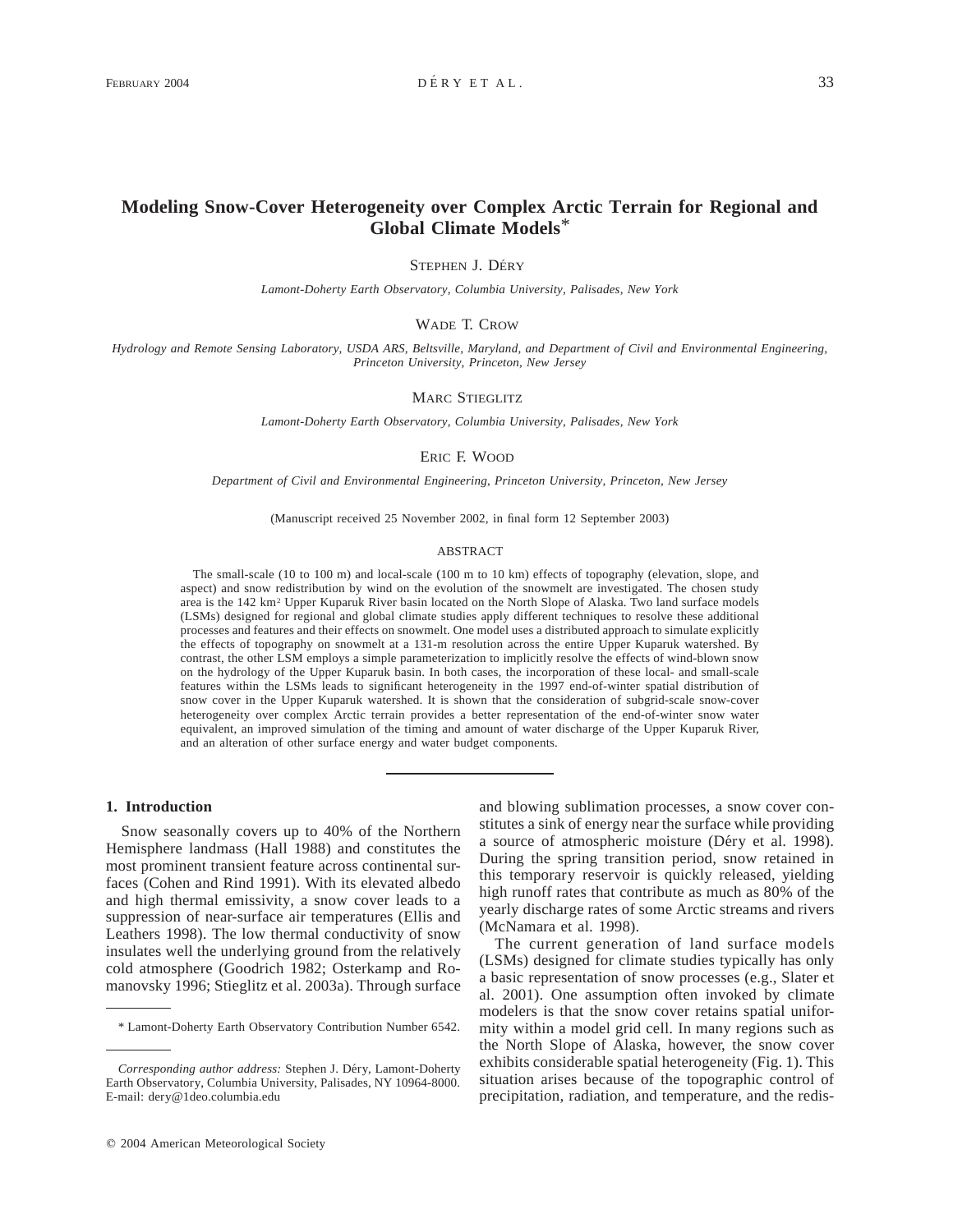

FIG. 1. Photograph showing the end-of-winter snow-cover distribution at Toolik Lake and the Upper Kuparuk River basin, with the Brooks Range in the background. The photo was taken on 28 May 1996 facing southward by G. W. Kling, University of Michigan.

tribution of snow by wind. Therefore, the assumption of a spatially homogeneous snow cover may lead to degradation in simulations of the surface energy budget, snowmelt, and runoff.

In this paper, we investigate the evolution of snowmelt over complex Arctic terrain as simulated by two LSMs developed for climate studies. In their current states, these LSMs neglect spatial heterogeneity in the snow cover within a model grid cell. We therefore explore separately the impact that topography (i.e., elevation, slope, and aspect) and wind redistribution have on reducing model uncertainties for simulations of the snowmelt period in the Arctic climate system. The objectives of this study are 1) to identify the critical smallscale snow processes that need to be incorporated in climate simulations of the Arctic ecosystem and 2) to explore methods that better represent these processes in regional and global climate models.

The outline of the paper is as follows: In section 2, we provide some background information on past strategies employed to model snow-cover formation and ablation processes. Subsequently, we describe in section 3 an Alaskan watershed that forms the test bed of our study. This is followed in section 4 by a description of the forcing and validation datasets used in this work. Section 5 presents a summary of two LSMs that are applied in this study. Section 6 presents results from a series of numerical experiments using the LSMs after their adaptation to the Arctic environment. Last, in section 7, we summarize our findings, discuss the implications of our work, and provide direction for future work.

#### **2. Background**

Spatial variability in snow cover is found on regional (10 to 1000 km), local (100 m to 10 km), and small (10 to 100 m) scales (McKay and Gray 1981; Pomeroy and Gray 1995). Atmospheric processes and patterns that govern storm tracks and the formation of solid precipitation determine the spatial distribution of snow on a regional scale (Stewart et al. 1998). Altitudinal control over precipitation type and intensity (by enhanced orographic lifting), in addition to ambient air temperatures, contribute to regional and local nonuniformity in the snow cover. At local scales, the elevation, slope, and aspect regulate the amount of incoming radiation available for melt. Snow redistribution during high-wind events further enhances the heterogeneous aspect of the snow cover at local to small scales. The presence of trees and other vegetation also influences the small-scale distribution of snow depth (McKay and Gray 1981; Woo and Steer 1986).

Because of numerical efficiency requirements and other considerations, the current generation of LSMs applied in climate studies generally offers reduced levels of complexity to represent local- and small-scale snow processes at regional scales (e.g., Slater et al. 2001). One approach used by Walland and Simmonds (1996) is a scheme relating snow-cover heterogeneity to sub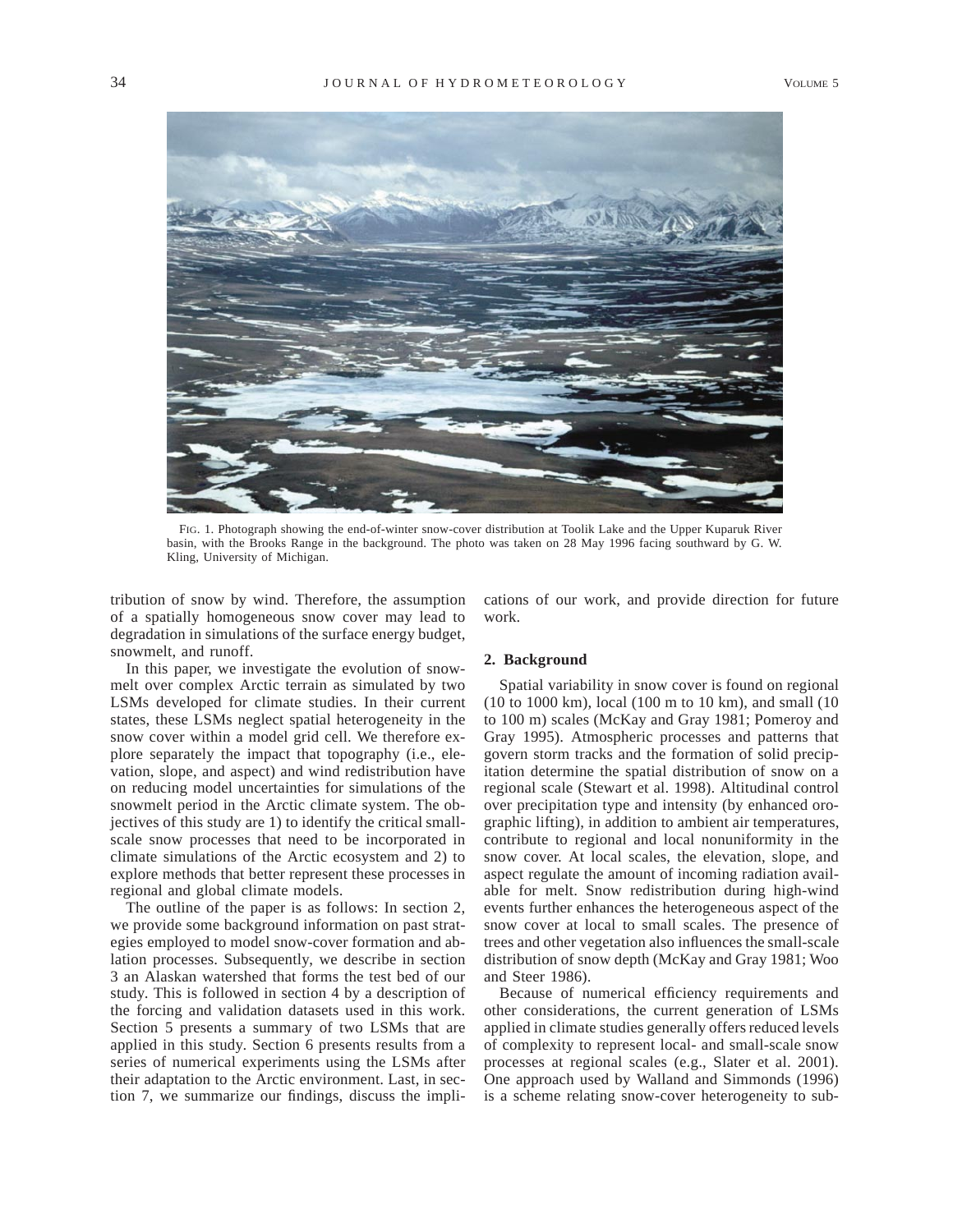grid-scale variations in topography and to the surface vegetation within a general circulation model (GCM) grid cell. Another, used by Bowling et al. (2000), is the partitioning of river basins into elevation bands to resolve the effects of altitude on snow-cover formation and ablation processes. Others have related the snow water equivalent to the snow areal fraction to circumvent the explicit simulation of small-scale snow processes (Anderson 1973; Roesch et al. 2001; Slater et al. 2001). Déry and Yau (2002) considered wind redistribution by applying parameterizations for the transport and sublimation of blowing snow in a regional-scale study of the surface water balance. They determined that computing the divergence of snow mass transport over large areas yields underestimates of the small-scale snow heterogeneity found in nature.

For local- and small-scale numerical studies, computational efficiency becomes less of a concern such that snow processes are often modeled in a distributed fashion. In this situation, the spatial variability is restricted only by the grid spacing used in the simulations. For instance, Blöschl et al. (1991) showed considerable success in a process-based modeling study of the snow cover at a 25-m resolution for a 9.4-km2 alpine watershed. Their distributed approach accounted for topographic variations in solar radiation and their effects on snowmelt. Several distributed models have recently been developed to explicitly resolve the redistribution of snow by wind at various locations (e.g., Liston and Sturm 1998, 2002; Essery et al. 1999; Déry and Yau 1999a, 2001a,b; Xiao et al. 2000; Prasad et al. 2001). Based on snow depth observations, Luce et al. (1998, 1999) defined snowdrift factors by which gridpoint solid precipitation was multiplied to represent blowing snow in the 0.26-km2 Upper Sheep Creek watershed in Idaho. Hartmann et al. (1999) applied a similar snow mass redistribution scheme by taking grid points in highlands (lowlands) as mass accumulation (erosion) zones in their study of a 6.6-km2 watershed in the Rocky Mountains. Others have sought to relate terrain type with the spatial variations in snow depth (Woo and Marsh 1978; Winstral et al. 2002).

We present steps that lead to the inclusion of localand small-scale variations in snow cover as a result of various physical processes in two LSMs adapted to simulate the Arctic climate system. The first is the catchment-based land surface model (CLSM) of Koster et al. (2000) and Ducharne et al. (2000) that has been developed specifically for inclusion within the National Aeronautics and Space Administration (NASA) Seasonal-to-Interannual Prediction Project (NSIPP) GCM. The second model is a recent version of the TOPMO-DEL-based Land–Atmosphere Transfer Scheme (TO-PLATS; Pauwels and Wood 1999a,b) that has been developed and tested with its focus on small-scale process studies. Both the CLSM and TOPLATS contain snow modules that are modified in this work to account for local- and small-scale snow heterogeneity (see section

5). To demonstrate the effectiveness of our proposed modifications to these LSMs, we examine the Upper Kuparuk watershed located on the Arctic tundra north of the Brooks Range of Alaska. As illustrated in Fig. 1, the snow cover of this basin exhibits considerable local- to small-scale variability as a result of its range in elevations, slopes, and aspects, as well as the frequent occurrence of blowing snow in the area (Zhang et al. 2000). The Upper Kuparuk is also the site of a number of ongoing field studies on the Arctic tundra (e.g., Kane et al. 2002), and this region has been the test bed for modeling studies of North Slope hydrometeorological and biogeochemical processes (Stieglitz et al. 1999, 2000, 2003b; Zhang et al. 2000).

#### **3. The Upper Kuparuk watershed**

The Upper Kuparuk River flows northward from the foothills of the Brooks Range and eventually becomes the Kuparuk River that discharges into the Arctic Ocean near Prudhoe Bay, Alaska. The Upper Kuparuk watershed is centered near  $69.63^{\circ}$ N, 149.40°W at an average altitude of 967 m and covers 142 km<sup>2</sup> in area (McNamara et al. 1998). Its vegetation consists generally of tussock tundra, with shrubs, wet sedge, dry heath, and lichens also permeating its surface (Walker and Walker 1996). The predominant soils in the Upper Kuparuk watershed are composed of an organic peat in the first 15–20 cm, underlain by silt and glacial till (Hinzman et al. 1991). Continuous permafrost with depths reaching 600 m controls the basin's subsurface hydrology to a large extent (Osterkamp and Payne 1981; McNamara et al. 1998).

The climate of the Upper Kuparuk is dominated by a lengthy snow-cover season extending from September to early June. Typically, snowmelt provides one-third of the river's annual runoff (Kane et al. 2000). This percentage is less than other rivers on the Arctic tundra since the Upper Kuparuk is more susceptible to orographic rainstorms during the warm season than other Arctic watersheds under study. Snowfall accumulation is relatively low, with a typical value of 130-mm snow water equivalent (swe) in any given year (Zhang et al. 1996; McNamara et al. 1998). Solid precipitation accounts for 33% to 40% of the annual precipitation input into the catchment and may occur at any time of the year (Kane et al. 2000). The mean annual air temperature for the Upper Kuparuk is in the vicinity of  $-8^{\circ}$ C (Zhang et al. 1996).

#### **4. Datasets**

The Upper Kuparuk is selected as our test bed since unlike most other northern catchments, it has been the subject of intense field experiments. In this context, two main field sites, Imnavait Creek and Toolik Lake, have been fully instrumented such that a comprehensive meteorological record for the past 15 yr exists. Imnavait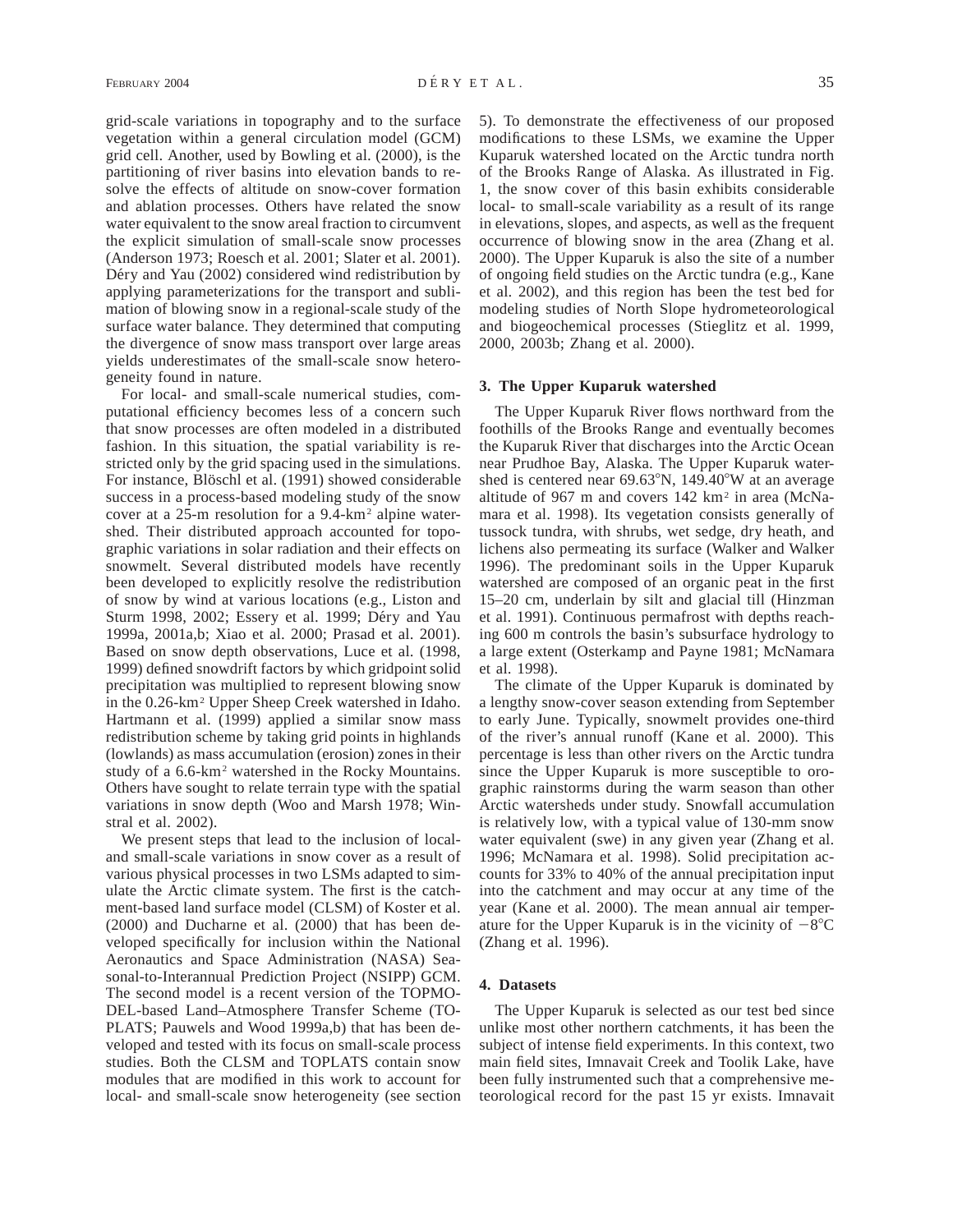TABLE 1. List of the meteorological stations in the vicinity of the Upper Kuparuk River basin, their abbreviations, geographical coordinates, elevation, and associated meteorological fields (even if only partially available throughout 1996 and 1997). The measurements of surface air temperature (*T*), relative humidity with respect to water (RH), wind speed (*U*), surface atmospheric pressure (*Ps*), incoming shortwave  $(K^{\downarrow})$  and longwave  $(L^{\downarrow})$  radiation, snowfall (*S*), and precipitation rate (*P*) are listed where available. The data are taken from Kane et al. (2002), Kane and Hinzman (2002), and the Arctic LTER database (http://ecosystems.mbl.edu/arc/).

| Station            | Abbreviation | Lat $(^{\circ}N)$ | Lon $(^{\circ}W)$ | Elev(m) | Available fields                                        |
|--------------------|--------------|-------------------|-------------------|---------|---------------------------------------------------------|
| Betty Pingo        | <b>BM</b>    | 70.27             | 148.88            | 12      | $P$ , RH, T, $U$                                        |
| East Headwater     | EH           | 68.57             | 149.30            | 909     | P, T, U                                                 |
| Franklin Bluffs    | <b>FB</b>    | 69.83             | 148.60            | 78      | $K^{\downarrow}$ , $L^{\downarrow}$ , RH T, U           |
| Green Cabin Lake   | GL           | 68.53             | 149.22            | 975     | P. T. U                                                 |
| Imnavait Creek     | <b>IA</b>    | 68.62             | 149.28            | 910     | $K^{\downarrow}, L^{\downarrow}, P, P, R$ , RH, S, T, U |
| North Headwater    | NH           | 68.60             | 149.42            | 944     | P. T. U                                                 |
| Sagwon             | <b>SH</b>    | 69.42             | 148.75            | 299     | $K^{\downarrow}, L^{\downarrow}, P$ , RH, T, U          |
| <b>Toolik Lake</b> | TK           | 68.63             | 149.60            | 900     | $K^{\downarrow}$ , P, P, RH, T, U                       |
| Upper Headwater    | UH           | 68.52             | 149.33            | 1003    | P, T, U                                                 |
| Upper Kuparuk      | UK           | 68.63             | 149.40            | 774     | $P$ , RH, T, $U$                                        |
| West Dock          | WD           | 70.37             | 148.55            | 8       | $K^{\downarrow}$ , $L^{\downarrow}$ , P, RH, T, U       |
| West Headwater     | WН           | 68.55             | 149.40            | 1018    | P. T. U                                                 |
| West Kuparuk       | WΚ           | 69.42             | 150.33            | 160     | $K^{\downarrow}, L^{\downarrow}, P, P, R$ H, T, U       |

Creek is situated just to the northeast of the Upper Kuparuk watershed whereas the Toolik Lake Long-Term Ecological Research (LTER) site is slightly to its northwest. A dozen or so meteorological stations scattered across the region supplement the measurements carried on at Imnavait Creek and Toolik Lake. The observations collected at these sites have undergone extensive quality control and validation (Kane et al. 2002). They have also been applied in numerous studies of Arctic hydrology (e.g., Hinzman and Kane 1991, 1992; Kane et al. 1991; Stieglitz et al. 1999, 2000, 2003b; Zhang et al. 2000).

#### *a. Meteorological observations*

To force the numerical models, meteorological data from 13 sites located in the vicinity of the Upper Kuparuk basin are utilized (Table 1). The period chosen for this study begins on 1 January 1996 and terminates on 31 December 1997, with emphasis on the 1997 spring melt period. This period is chosen to maximize the number of stations with available forcing data in the watershed in addition to the typical climate conditions encountered at this time (see discussion below). The standard meteorological variables of the near-surface air temperature  $T(K)$ , the relative humidity RH(%) and wind speed  $U(m s^{-1})$  are available at nearly all stations. Other required meteorological fields for the numerical simulations are the surface atmospheric pressure  $P_s(hPa)$ , the precipitation rate  $P(mm h^{-1})$ , the incoming solar radiation  $K^{\downarrow}(W \, m^{-2})$  and the incoming longwave radiation  $L^{\downarrow}$ (W m<sup>-2</sup>). All of these fields are averaged based on a least squares weighting scheme from the measurement sites to the geographical center of the Upper Kuparuk basin. This approach yields a nearly continuous time series in each of the required forcing variables at hourly intervals while substantially reducing the gaps during which data were unavailable from certain locations. It also provides a dataset with good spa-

tial distribution, although some of the higher elevations in the Upper Kuparuk basin remain underrepresented. Daily snowfall data from the Imnavait Creek Wyoming snow gauge, operated by the Natural Resources Conservation Service (NRCS), are added to supplement liquid precipitation measurements from the tipping rain buckets. We assume that all snow fell equally during the day of measurement such that the daily values are divided by 24 to provide hourly wintertime precipitation data. Note that snowfall rates are enhanced by 25% at a constant rate for all wind speeds<sup>1</sup> to correct for undercatch and wetting losses, as well as the omission of trace events by the Wyoming snow gauge (Yang et al. 2000).

Following the interpolation of these fields onto the Upper Kuparuk basin, some significant gaps remain in the values of  $L^{\downarrow}$ . We therefore estimate longwave radiation as follows (Jones 1992):

$$
L^{\downarrow} = \sigma(T - 20)^4,\tag{1}
$$

where  $\sigma$ (=5.678 × 10<sup>-8</sup> W m<sup>-2</sup> K<sup>-4</sup>) is the Stefan– Boltzman constant. This simple formulation is used since the observational database does not contain cloud cover or upper-level humidity measurements as is often required in other parameterizations of *L*↓. Shorter temporal gaps  $(< 24$  h) in  $P_s$  are eliminated by simple linear interpolation of this field.

Figure 2 presents the evolution of all the meteorological fields in the Upper Kuparuk basin during May and June of 1997. A summary of the annual climatology for 1996 and 1997 is also provided in Table 2. This demonstrates that the annual mean temperature for 1996–97 did not deviate much from the values reported by Zhang et al. (1996) for the Toolik Lake area. Precipitation totals are near the 1993–95 average of 388

<sup>&</sup>lt;sup>1</sup> Investigation on the impact of a wind-dependent gauge correction factor generated little difference in the end-of-winter swe for the year of interest.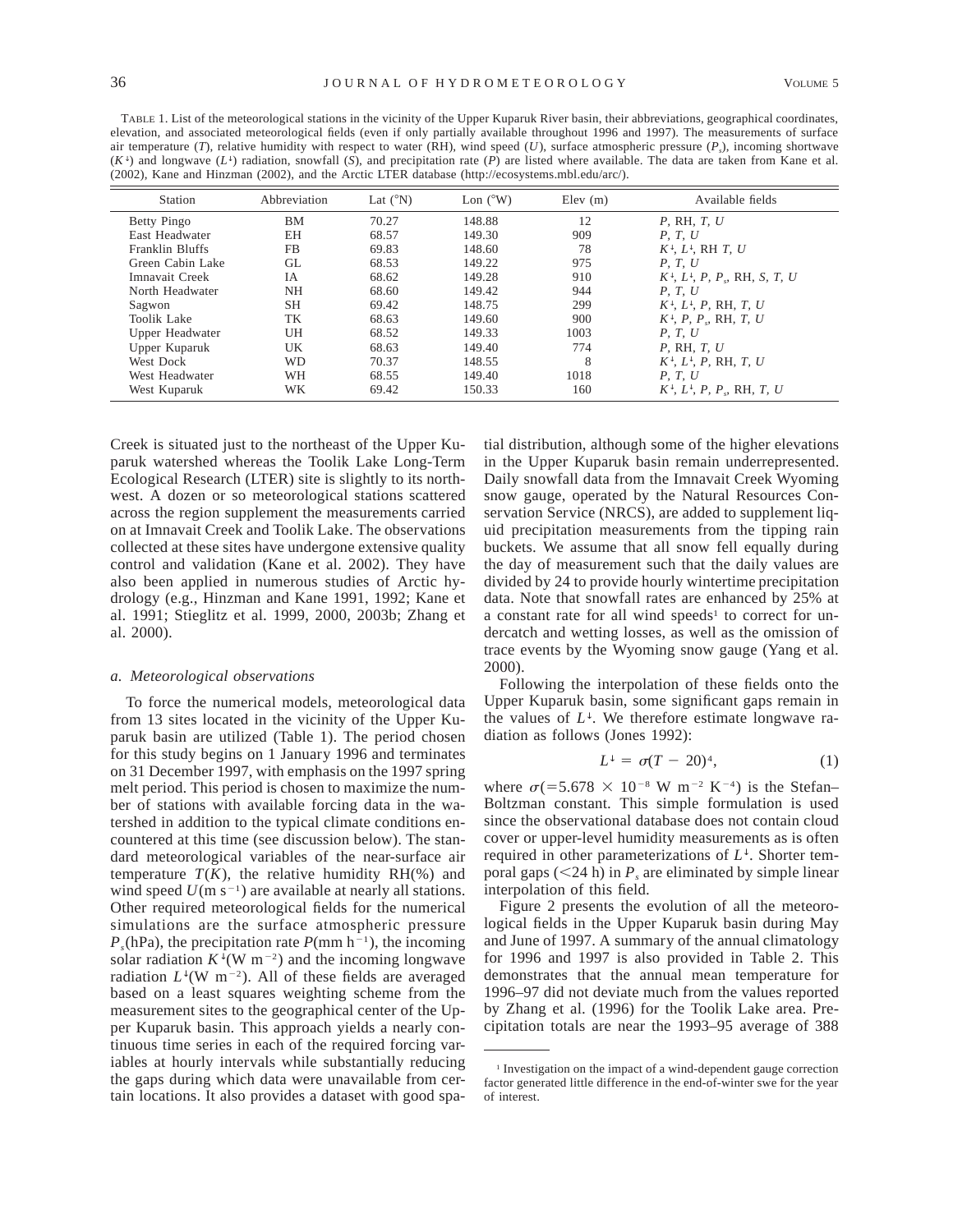

FIG. 2. The observed values of surface air temperature (*T*), relative humidity with respect to water (RH), 10-m wind speed ( $U_{10}$ ), surface atmospheric pressure ( $P_s$ ), precipitation rate ( $P_s$ ), and incoming solar  $(K^{\downarrow})$  and longwave  $(L^{\downarrow})$  radiation for the Upper Kuparuk River basin at hourly intervals during May and Jun 1997. The data are taken from Kane et al. (2002), Kane and Hinzman (2002), and the Arctic LTER database (http://ecosystems.mbl.edu/arc/).

mm documented by McNamara et al. (1998) for the Upper Kuparuk basin, with snowfall accounting for nearly 40% of the annual precipitation. Also, the mean relative humidity with respect to ice RH*<sup>i</sup>* (percent), calculated only in subfreezing conditions, is on average 88% during these 2 yr. This is considerably less than the ice saturation point and suggests that the hygrometers operating at these locations are not as susceptible to icing as those at Canadian climate autostations (Déry and Stieglitz 2002). Finally, the prevailing winds in the Upper Kuparuk are from the southern quadrant.

TABLE 2. Values of the mean annual surface air temperature (*T*), relative humidity with respect to water (RH), relative humidity with respect to ice  $(RH_i)$ , 10-m wind speed  $(U_{10})$ , 10-m wind direction ( $\phi$ ), surface atmospheric pressure ( $\overline{P}_s$ ), and incoming shortwave ( $K^{\downarrow}$ ) and longwave  $(L^{\downarrow})$  radiation, as well as the total yearly precipitation (*P*), snowfall (*S*), and river runoff (*R*) for the Upper Kuparuk River basin in 1996 and 1997. Note that values of RH*<sup>i</sup>* are computed only when  $T < 0^{\circ}$ C and that southerly winds are given by  $\phi = 180^{\circ}$ .

| Variable                              | 1996   | 1997   |
|---------------------------------------|--------|--------|
| $T$ ( $^{\circ}$ C)                   | $-9.5$ | $-8.8$ |
| RH (%)                                | 74.7   | 75.3   |
| $RHi(\%)$                             | 87.5   | 89.0   |
| $U_{10}$ (m s <sup>-1</sup> )         | 3.2    | 2.9    |
| $\phi$ ( $\degree$ )                  | 186.0  | 183.0  |
| $P_{\rm c}$ (hPa)                     | 908.0  | 909.0  |
| $K^{\downarrow}$ (W m <sup>-2</sup> ) | 95.0   | 102.0  |
| $L^{\downarrow}$ (W m <sup>-2</sup> ) | 207.0  | 210.0  |
| $P$ (mm)                              | 384.0  | 473.0  |
| $S$ (mm)                              | 186.0  | 142.0  |
| $R$ (mm)                              | 292.0  | 304.0  |
|                                       |        |        |

#### *b. Discharge rates and snow course surveys*

Runoff data are inferred from a water-level recorder located at  $68.63^{\circ}$ N, 149.40°W on the Upper Kuparuk River that operated throughout the spring melt period and summer of 1997. Although discharge rates are unavailable throughout the winter of 1996/97, they contribute only a small fraction of the total annual runoff as the snow cover and the frozen soil retain the water in temporary reservoirs. Table 2 indicates that runoff rates for the Upper Kuparuk for 1996–97 are of the order of 300 mm annually and that river discharge disposes 70% of the yearly precipitation input onto the basin, approaching the figure of 63% reported by McNamara et al. (1998) from 1993 to 1995.

Daily snow course measurements conducted at six sites during the spring transition period of 1997 within the Imnavait Creek watershed (located just to the northeast of the Upper Kuparuk River basin) provide the most comprehensive swe dataset closest to the study area. These data were collected as part of the ongoing field experiments in the region (Kane et al. 2000, 2002). The snow course surveys and the river discharge rates provide us with two independent datasets to validate the numerical simulations.

## *c. Digital elevation model*

To derive topographic information required by the numerical models, a digital elevation model (DEM) of the Upper Kuparuk watershed has been acquired through the National Snow and Ice Data Center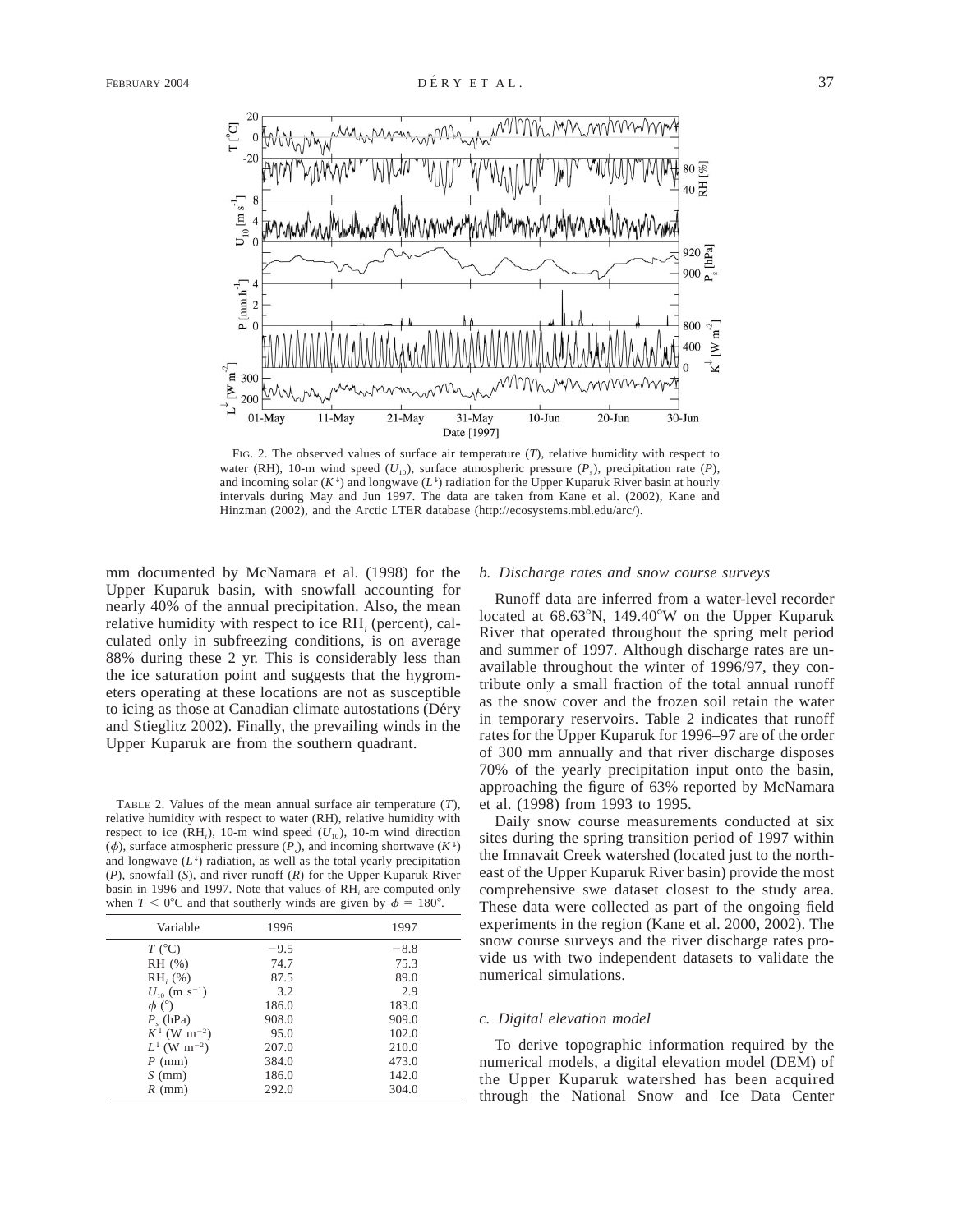(NSIDC; Walker 1996). The horizontal resolution of the DEM is 131 m. Although nearly 1 km in altitude separates the lowest and highest points in the watershed, more than 80% of the basin lies within  $\pm 250$  m from its mean altitude of 967 m. From these data, the slope and aspect (defined here as the compass direction that a slope faces) for each grid point is evaluated and shows a predominance of east- and west-facing slopes (56% of all slopes) in the northward-flowing Upper Kuparuk River. As discussed in section 6b, the DEM is also used for distributed snowmelt simulations.

# **5. Numerical models**

## *a. CLSM*

The first model we use to simulate land surface processes in the Upper Kuparuk is the NSIPP CLSM (Koster et al. 2000; Ducharne et al. 2000). Although developed for application within the NSIPP GCM, the CLSM can also be operated ''offline,'' with the condition that an appropriate forcing dataset can be found to drive the model. In contrast to traditional land surface schemes, the CLSM employs the watershed as the fundamental hydrological unit instead of a rectangular grid cell. In each catchment unit, TOPMODEL (Beven and Kirkby 1979) equations are applied to relate the soil moisture distribution to topography. As such, the CLSM defines three soil moisture regimes in a single catchment, each with a distinct hydrological regime: a saturated zone, an unsaturated zone, and a wilting zone. The area occupied by each soil moisture regime is inferred from the distribution of the topographic index (tpi; Beven and Kirkby 1979). From the DEM, a discrete probability distribution function (pdf) of the tpi is computed. Following the methodology described by Koster et al. (2000) and Ducharne et al. (2000), a continuous gamma distribution is constructed to represent the pdf of tpi. The first three moments of this gamma distribution serve as input into the CLSM, and they are used to partition the catchment zones into a saturated (high tpi), unsaturated (intermediate tpi), and wilting (low tpi) areas. High values of tpi indicate areas with shallow slopes and large upstream areas (i.e., lowlands), and low values of tpi denote zones with large slopes and little upstream contributing areas (i.e., uplands). The CLSM includes a vegetation/canopy interception model that is based on the Mosaic LSM (Koster and Suarez 1996) and a permafrost dynamics model that determines the heat transfer and freeze/thaw cycle of the underlying ground (Stieglitz et al. 2001).

The CLSM is also coupled to a snow physics model that prognosticates the heat content, snow water equivalent, and snow depth for each of *n* snow layers, where *n* is typically set to 3 (Lynch-Stieglitz 1994; Stieglitz et al. 2001). This snow model considers most processes that lead to the formation and ablation of the snow cover, including precipitation, sublimation, snowmelt, com-



FIG. 3. The CLSM representation of the end-of-winter, nonuniform snow cover that arises because of wind redistribution of snow over the Upper Kuparuk River basin. Blowing snow carried by the prevailing southerly winds (here from left to right) is transported from erosion areas, leaving a shallow snow cover (of area  $A_{\text{shallow}}$ ) at hilltops and windward slopes while mass accumulates in valleys and on lee slopes into a deep snow cover (of area  $A_{\text{deep}}$ ). The basin mean swe, denoted by the dashed line, represents standard CLSM conditions with a uniform snow cover.

paction, liquid water infiltration, and refreezing. To insure a smooth transition between snow-free and snowcovered conditions, a minimum snow mass per unit area  $M_{\text{min}}$  of 13 kg m<sup>-2</sup> is imposed on the snowpack. For values of snow mass  $M_{\text{snow}} < 13 \text{ kg m}^{-2}$ , the fractional coverage of snow  $A_{\text{snow}}$  [0–1] over the whole watershed is given by

$$
A_{\text{snow}} = \frac{M_{\text{snow}}}{M_{\text{min}}}.
$$
 (2)

Once  $M_{\text{snow}} \geq M_{\text{min}}$ , the catchment is considered to be entirely snow covered (i.e.,  $A_{\text{snow}} = 1$ ), and the snow cover is then allowed to grow vertically rather than horizontally. In this situation, however, the model assumes that the snow cover remains spatially uniform across individual catchments.

As clearly demonstrated in Fig. 1, however, the snow cover in the Upper Kuparuk basin displays considerable heterogeneity. In this region, snow is preferentially redistributed from windward slopes and hilltops onto lee slopes and lowland areas because of interactions between the prevailing winds, vegetation, and topography (Liston and Sturm 1998; Zhang et al. 2000). To include these effects into the CLSM, the following procedure is used: We first partition the snow cover into two areas, one with a shallow snow cover  $A_{\text{shallow}}$  representing erosion zones in the highlands and windward slopes, and another with a deep snow cover  $A_{\text{deep}}$  depicting accumulation zones in lowlands and on lee slopes (Fig. 3). The deep and shallow snow covers are modeled simultaneously in the CLSM by calling the snow scheme twice in succession, with each area imposed with the same meteorological forcing but evolving its own separate snow characteristics. To obtain the nonuniform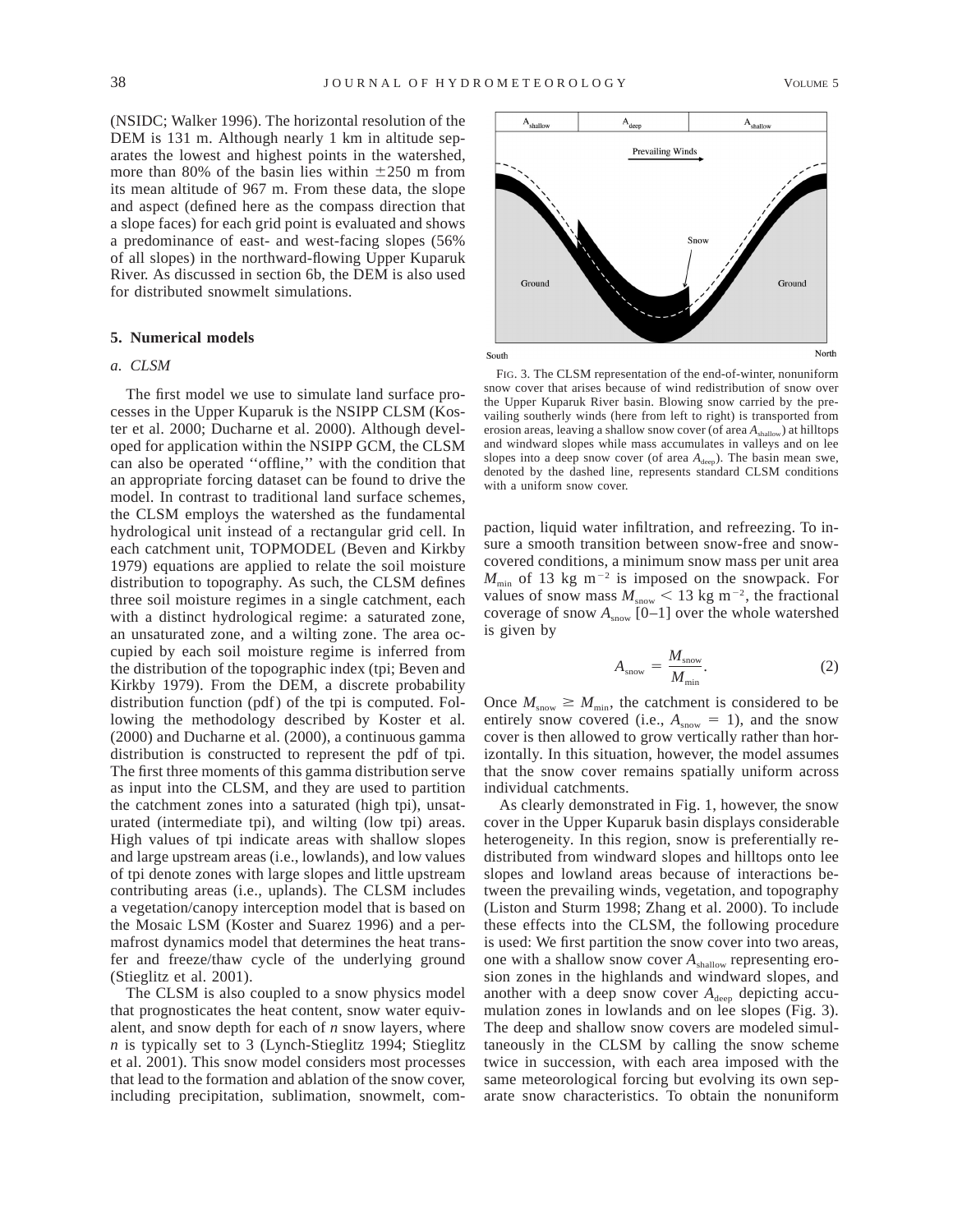snow cover, however, snowfall is redistributed from the shallow to the deep snow cover, while conserving the total mass flux precipitating to the surface. Thus the precipitation falling onto the shallow and the deep snow cover is multiplied by a precipitation factor  $p_{\text{shallow}}(\leq 1)$ and  $p_{\text{deep}}(\geq 1)$  such that

$$
A_{\text{shallow}} p_{\text{shallow}} + A_{\text{deep}} p_{\text{deep}} = 1, \tag{3}
$$

as required by mass conservation principles. The precipitation factors are applied continuously during snowfall events in a CLSM simulation and control the amount of snow redistributed by wind. At each model time step, we then aggregate the output from the shallow and the deep snow cover according to their areal coverage. This methodology is reminiscent of the drift factors employed by Luce et al. (1998, 1999) to redistribute snowfall at Upper Sheep Creek, Idaho. The specification of these new free parameters is discussed in the appendix. During the ablation period, meltwater is transferred uniformly into the three soil catchment zones considered by the CLSM. This approach is used since the end-ofwinter distribution of the deep and shallow snow cover with respect to the underlying saturated, unsaturated, and wilting zones, representing in an idealized fashion the lowland, intermediate, and upland regions in the catchment, respectively, is unknown. The relatively simple treatment of subgrid-scale snow heterogeneity by the CLSM compared to other models keeps the computational requirements of the simulations at acceptable levels for regional and global climate studies.

#### *b. TOPLATS*

The second numerical model used in this study consists of the TOPLATS, which relies on a combination of TOPMODEL concepts to describe lateral water fluxes in the subsurface (Famiglietti and Wood 1994a,b) and a soil–vegetation–atmosphere transfer (SVAT) scheme to model water and energy balance processes within the near-surface soil column (Peters-Lidard et al. 1997). Contrary to the CLSM, TOPLATS applies TOPMODEL equations in a distributed fashion across a catchment and as such is more suited for small-scale process studies. As the resolution of a DEM that delineates a given watershed increases, the computational demands of TO-PLATS also escalate. The model includes a variety of cold season and boreal processes including a snowmelt and accumulation algorithm, a frozen soil parameterization, a moss layer representation, a forest understory model, and a scheme for open water bodies (Pauwels and Wood 1999a,b). The snow model is based on a twolayer representation of the snow cover with a thin surface layer interacting with the atmosphere and a more substantial subsurface layer exchanging energy with the underlying ground. The frozen soil representation captures both the thermal and hydraulic impacts of soil freezing.

For this study, two key topographic effects are added

in TOPLATS to capture some of the small-scale physical processes that promote or retard snowmelt. These are the impact of elevation on air temperatures and the sensitivity of solar radiation fluxes to topographic slope and aspect angle. This requires that the snow cover now be modeled in a distributed fashion by TOPLATS using the DEM described in section 4c. Also, an adiabatic lapse rate of  $6^{\circ}$ C km<sup>-1</sup> is taken to modify ambient air temperatures with elevation. Given that the elevation ranges from 570 to 1490 m above sea level in the DEM for the Upper Kuparuk basin, a difference of  $5.5^{\circ}$ C exists at all times between the lowest and highest points in the watershed. Despite this range in altitude, however, the mean air temperature change for all pixels in the Upper Kuparuk is only  $-0.4^{\circ}$ C. Hourly variations in solar altitude and azimuth angles are calculated following Gates (1980) and are combined with local aspect and slope values derived from the 131-m DEM to spatially disaggregate the hourly insolation measurements.

# **6. Results**

# *a. CLSM simulations*

Two sets of numerical experiments, one with (''nonuniform snow cover'') and one without (''uniform snow cover'') the subgrid-scale snow parameterization, are conducted with the CLSM. For the subgrid-scale snow parameterization, we assign  $A_{\text{shallow}}$  and  $A_{\text{deep}}$  to be 2/  $3A_{\text{snow}}$  and  $1/3A_{\text{snow}}$ , respectively. Furthermore, we prescribe  $p_{\text{shallow}} = 0.25$  and  $p_{\text{deep}} = 2.5$ , thereby imposing 10 times more precipitation onto the deep snow cover. The sources of these parameter values and their physical basis are discussed in the appendix. In both experiments, the CLSM is initially spun up for 20 yr using 1996 observational data until steady states for the water and energy balances, especially for the deep soil layers, are achieved. The CLSM then repeats an integration for 1996 and continues until the end of 1997. Using a time step of 20 min, the integration requires only a few minutes of CPU time using a typical Sun Microsystems computer with a 200-MHz processor. Results for the 1997 snowmelt period are then extracted and are discussed below. Some graphics include results from the TOPLATS simulations that are discussed in section 6b and then compared to the CLSM results in section 6c.

The evolution of the simulated snow covers during 1997 in each of the two numerical experiments is shown in Fig. 4. This is compared to the daily value of swe averaged from six snow course surveys conducted at Imnavait Creek. On average over the entire Upper Kuparuk watershed, the growth of the snow cover in the numerical experiments is similar during its formation period, as both attain a mean of about 120-mm swe, matching closely the observations collected on 12 May. In response to enhanced incoming radiation and nearsurface air temperatures that surpass  $0^{\circ}$ C between 25 and 29 May (Fig. 2), the snow cover collapses rapidly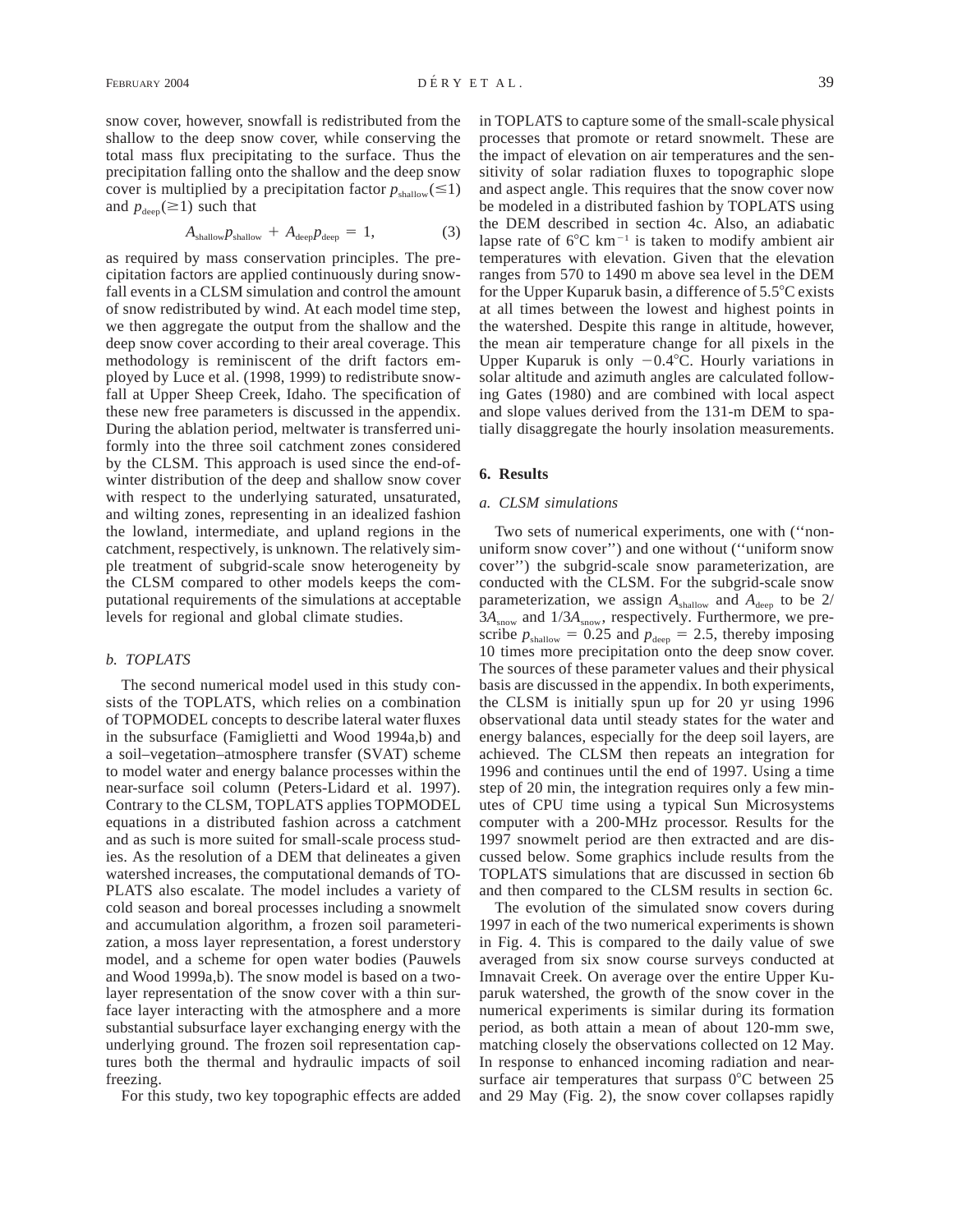

FIG. 4. Daily values of the observed swe compared to that simulated by the CLSM and TOPLATS, with a uniform and nonuniform snow cover for the Upper Kuparuk watershed from 1 May to 30 Jun 1997.

in the model with the uniform snow cover. In contrast, the nonuniform snow cover simulation displays a more gradual depletion of the snow cover that follows the observed trend. Snowmelt in late May is less intense than in the uniform snow cover experiment, retarding the complete ablation of the snow cover. Near-surface air temperatures again surpass the freezing point on 3 June, initiating the onset of further snowmelt. Note that a delay of a few days is apparent in the nonuniform snow simulation compared to observations; this may be attributed to the different topographic regimes (e.g., range of elevations) that exist in the Upper Kuparuk and Imnavait Creek basins.

Figure 5 depicts the temporal evolution of the observed daily streamflow of the Upper Kuparuk River versus that simulated by the CLSM during 1997. In the first experiment, the CLSM retains a uniform snow cover that melts rapidly and evenly across the Upper Kuparuk watershed. This leads to an early and intense peak in the simulated hydrograph as the CLSM model has difficulty representing the melt period. At this time, the simulated runoff rates attain 24 mm day<sup>-1</sup> on 26 May, 50% larger than the 16 mm day<sup> $-1$ </sup> observed on 5 June, with a correlation coefficient of 0.10 between the two time series. Figure 5 reveals the improvement in the simulated runoff during the spring melt period when the subgrid-scale snow parameterization is incorporated into the CLSM. The correlation coefficient between the observed and simulated time series of river runoff has now improved to 0.88. By extending the ablation period by 9 days, the magnitude and the timing of the spring melt are now better captured by the model.

Given that snowmelt and a transition to a bare surface is accelerated over the basin area covered by a shallow snow cover, enhanced latent heat fluxes are expected in the CLSM nonuniform simulation. Figure 6 demonstrates that evaporative fluxes are indeed stronger in the nonuniform case between 23 and 27 May 1997 as the surface becomes partially bare and begins to warm up



FIG. 5. Daily values of the observed runoff rates compared to those simulated by the CLSM and TOPLATS, with a uniform and a nonuniform snow cover for the Upper Kuparuk River from 1 May to 30 Jun 1997.

in response to solar radiation. However, the intensity of the evaporation is constrained at this time by relatively low air temperatures and high relative humidities (see Fig. 2). The complete disappearance of snow on 31 May 1997 in the uniform simulation yields a sudden increase in the corresponding latent heat fluxes. Once snowmelt has terminated in the nonuniform simulation, evaporative fluxes from the two simulations become identical, as evaporation remains atmospherically driven at this time.

Apart from the energy used as latent heat, other components of the surface energy balance are also affected by the presence of small-scale snow features. Figure 7a illustrates the changes in simulated total (or areally weighted) surface albedoes for the months of May and June 1997, with and without subgrid-scale snow in the CLSM. As discussed previously, the shallow snow cover simulated using the subgrid-scale snow scheme melts



FIG. 6. Daily values of the evaporation fluxes simulated by the CLSM, with a uniform and nonuniform snow cover for the Upper Kuparuk watershed from 1 May to 30 Jun 1997.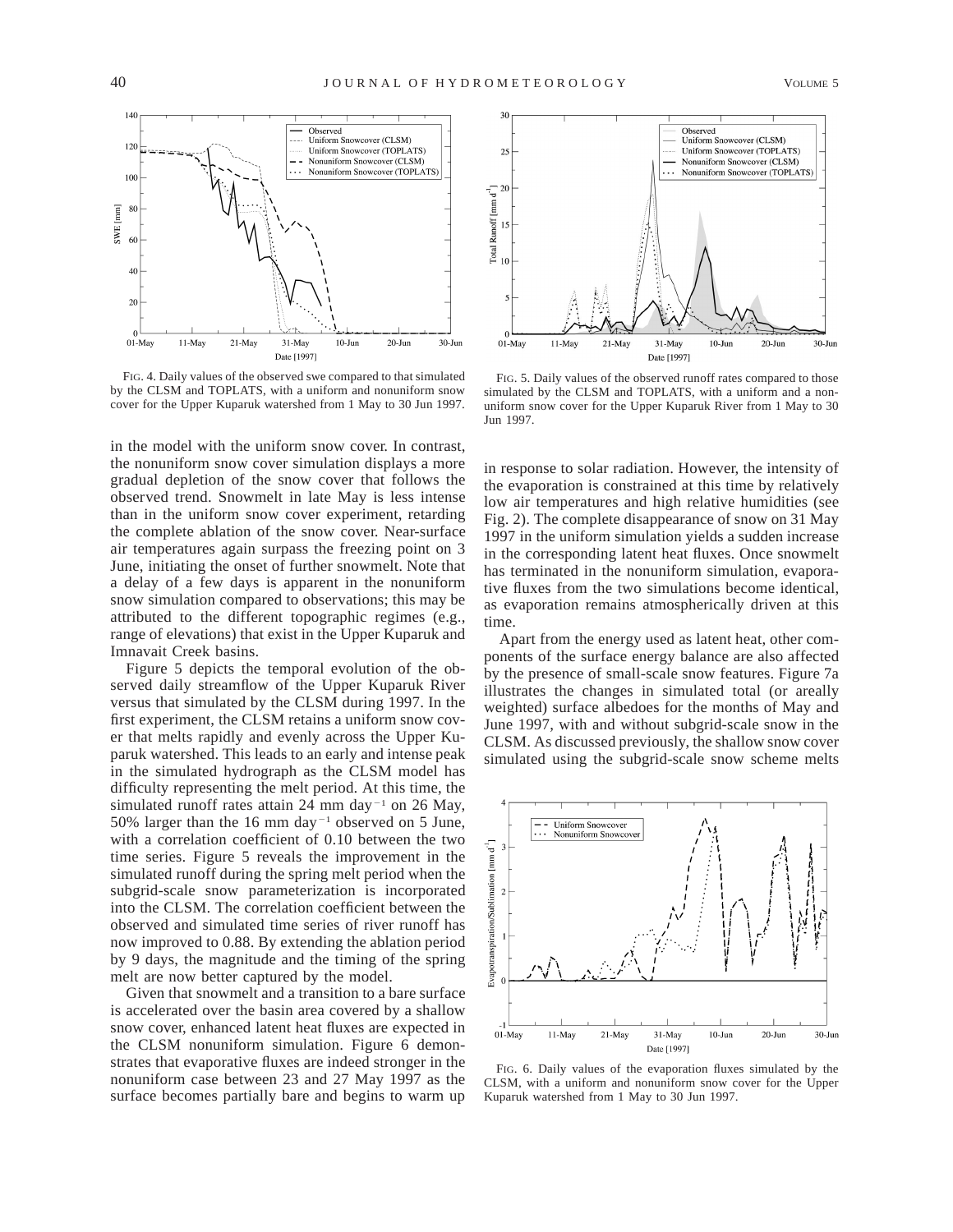

FIG. 7. Daily values of the (a) total surface albedo, (b) ground heat flux ( $Q<sub>g</sub>$ ; positive downward), and (c) sensible heat flux  $(Q_h;$  positive upward) simulated by the CLSM, with a uniform and nonuniform snow cover for the Upper Kuparuk watershed from 1 May to 30 Jun 1997.

about 10 days earlier than the uniform snow cover. This results in a sharp decrease in albedo during the first 2 weeks of May that is not otherwise observed with the previous version of the model. However, the persistence of some snowdrifts prevents the albedo from decreasing below 30% for another 20 days or so. An earlier decrease in albedo leads to a greater amount of solar radiation being absorbed by the surface that is consumed to heat the soil and the near-surface air. Thus, the ground and sensible heat fluxes are generally increased (Figs. 7b and 7c).

#### *b. TOPLATS simulations*

TOPLATS modeling is directed at assessing the impact of two key topographic features on the representation of snowmelt processes. Figure 8 describes the orography of the Upper Kuparuk watershed and the horizontal variability in corrected solar radiation fields due to the local aspect. Southward-facing slopes are subject to enhanced solar radiation because of their exposure to sunlight, whereas northward-facing slopes incur less incoming shortwave radiation. In addition, air temperatures from the forcing dataset were adjusted for each model grid point according to its elevation. Thus, regions of low (high) altitude experience enhanced (reduced) ambient air temperatures. The TOPLATS simulations are initiated on 30 April 1997 with the CLSM results shown in Fig. 4 of a mean 120-mm swe across the Upper Kuparuk watershed. It is assumed that the distribution (swe) and characteristics (cold content) are spatially uniform at this time. As with the CLSM, two TOPLATS simulations are conducted, one with (''non-

uniform snow cover'') and one without (''uniform snow cover'') the effects of topography. TOPLATS is then integrated over a period of 60 days using a time step of 1 h. Wind redistribution of snow is not considered in this version of TOPLATS.

Figure 9 illustrates the impact of topography on the spatial patterns of snow retention (131-m resolution) predicted by TOPLATS at several times during the 1997 spring melt period. Observe the relatively quick melt of snow on the southwest-facing slope along the northeastern section of the Upper Kuparuk basin and the retention of snow on the north-facing slope along the southern edge of the watershed. In contrast, areas in the lee of mountains and at high elevations maintain a snow cover up to a month later than other regions of the Upper Kuparuk basin.

The time series of the observed and simulated swe for the spring of 1997 is illustrated in Fig. 4. Similar to the CLSM results, TOPLATS predicts a rapid collapse of the snow cover when spatially uniform conditions are assumed. In the nonuniform simulation, there is a delay in the complete melt of the snow cover. Thus, the effects of topography act to extend the melt period over a month, smoothing out the time series of swe. As in the CLSM simulation, the general evolution of snowcover conditions is well captured by TOPLATS.

The relationship between the spatial coverage of snow to the normalized mean basin swe, referred to here as a snow depletion curve, is shown in Fig. 10. Without topographic effects, snow coverage represented by TO-PLATS is a delta function. As long as the swe is nonzero, the basin is considered to be entirely snow covered by the standard TOPLATS. When topographic effects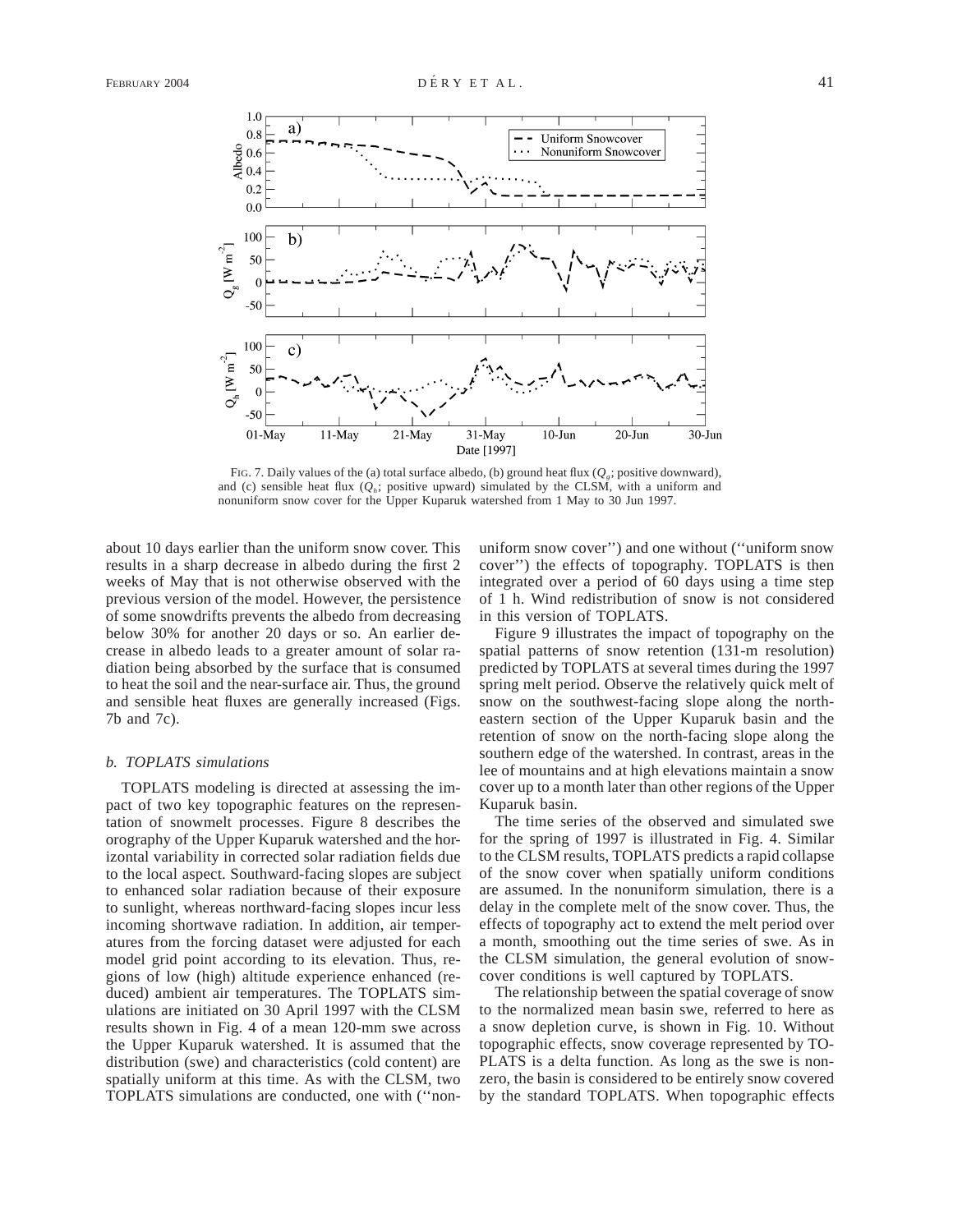# **Upper Kuparuk River Basin**



FIG. 8. Topographic map of the Upper Kuparuk watershed and the topographically adjusted solar radiation on 30 Apr 1997.

are introduced in the model, a gradual transition between the fully covered basin to a bare surface then appears. In two additional TOPLATS simulations, it is determined that slope and aspect, and not elevation, are the dominant topographic factors contributing to snowmelt heterogeneity in the Upper Kuparuk basin (not shown).

Daily values of the observed and simulated total river discharge are presented in Fig. 5. In the uniform ex-



FIG. 9. The evolution of swe simulated by TOPLATS during the 1997 spring transition period in the Upper Kuparuk watershed, with topographically adjusted solar radiation and ambient air temperatures.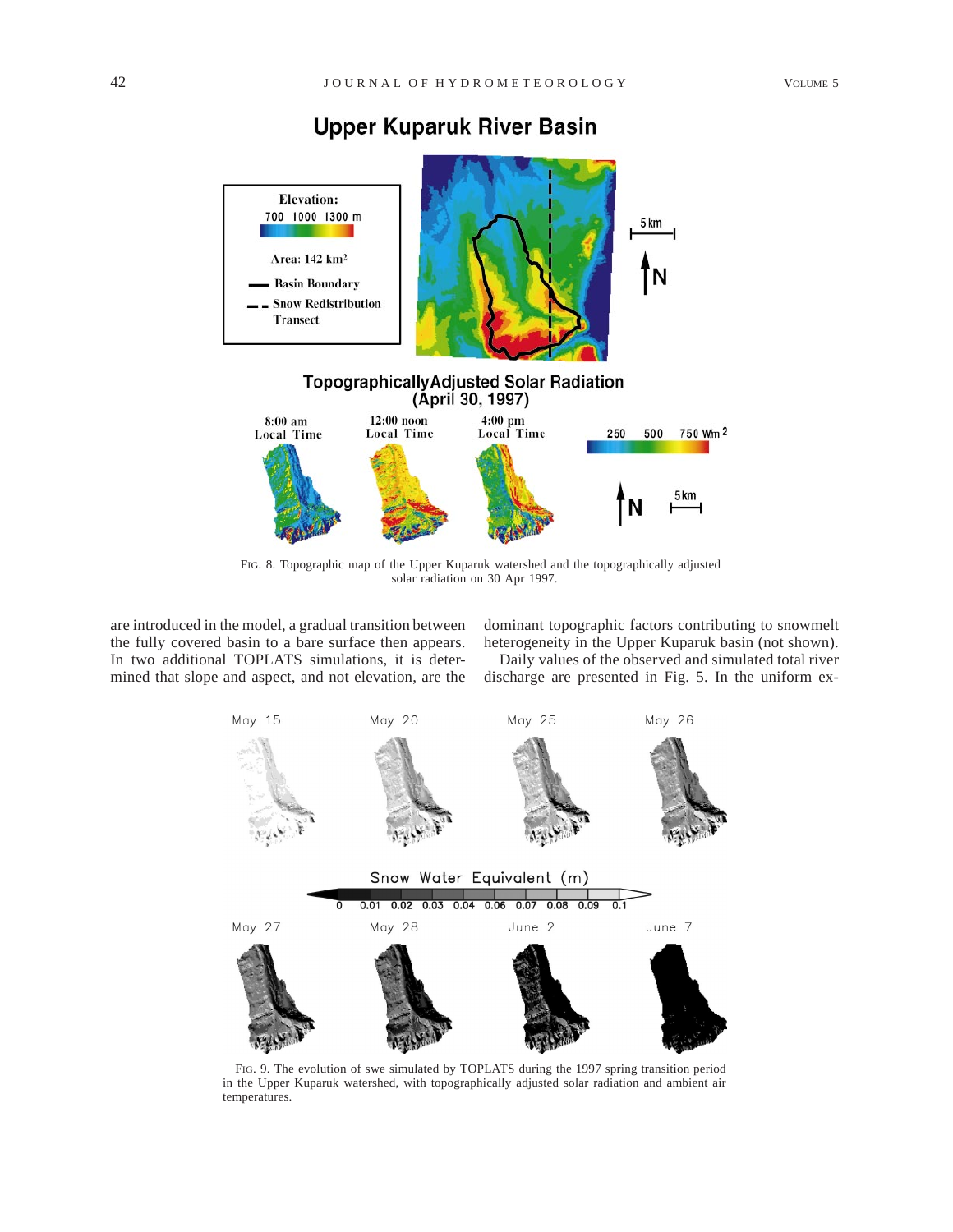

FIG. 10. The depletion curve of the normalized swe vs the snowcover areal fraction simulated by TOPLATS for the 1997 spring transition period of the Upper Kuparuk basin. Topography effects lead to a gradual decrease in both swe and area, whereas in the standard model, the snow cover ablates uniformly across the basin such that the depletion curve follows the direction of the arrows in this case.

periment, TOPLATS captures well the crest in river flow owing to meltwater. Similarly to the CLSM, however, the modeled peak precedes the observations by about 10 days. The inclusion of topographic effects diminishes slightly the simulated peak in river discharge rates without affecting its timing. Nevertheless, additional runoff during the first week of June arises from the inclusion of topography in the snowmelt simulation.

#### *c. Intercomparison of simulation results*

To better comprehend the effects of local- and smallscale snow heterogeneity on the numerical experiments, an intercomparison of CLSM and TOPLATS simulations is presented in this section. Figure 4 provides the temporal evolution of the observed swe and that simulated by the two models. This shows that with spatial homogeneity in snow-cover conditions, the two LSMs show a rapid collapse of swe during the spring transition period of 1997, with both models showing complete ablation of the snow cover by the end of May. In the nonuniform snow-cover experiments, on the other hand, the models disagree in the timing and in the rate of the snowmelt. Since there is greater disparity between the CLSM simulations with and without a uniform snow cover than in the corresponding TOPLATS experiments, the effects of snow redistribution by wind (represented by the CLSM subgrid-scale parameterization) play a larger role on the melt process than the effects of topography alone.

A similar conclusion can be achieved by close inspection of the observed and simulated discharge rates of the Upper Kuparuk River (Fig. 5). With a uniform snow cover, the peak river discharge rates simulated by the CLSM and TOPLATS precede the observations by 10 days. This delay vanishes when the subgrid-scale snow parameterization is included in the CLSM, whereas the corresponding TOPLATS simulation exhibits little change. From this intercomparison, we conclude that blowing snow affects spring discharge rates more so than variations in solar radiation owing to topographic effects. This also explains the inability of TOPLATS, even with a nonuniform snow cover owing to topographic effects, to accurately represent the timing of the spring discharge crest. Results in the following section discuss the potential for capturing wind redistribution effects in TOPLATS by combining it to a blowing snow model.

#### **7. Concluding discussion**

Snow-cover heterogeneity has been identified in this study as a key factor that requires special consideration in LSM simulations of the hydrologic regime of an Arctic watershed. To explore this issue we included, in varying degrees of complexity, snow-cover heterogeneity in two LSMs. The TOPLATS simulations employed a distributed approach to model snow-cover conditions during the spring melt period of 1997 in the Upper Kuparuk basin. In this set of experiments, the effects of elevation, slope, and aspect on snowmelt were modeled explicitly. By contrast, the CLSM simulations were designed to represent, using a simple parameterization, the effects of snow redistribution by wind on snow-cover conditions prior to and during the 1997 melt period. In the numerical simulations, the subgrid-scale variations in snow cover led to some significant changes in the predicted surface water and energy budgets of an Arctic watershed. These include 1) a delay and a reduction in the amplitude of the spring melt peak in water discharge, 2) changes in the intensity of evaporative fluxes, and 3) an enhancement of surface sensible and ground heat fluxes that arise from a reduction in total surface albedo. Given that up to 40% of the Northern Hemisphere is covered by seasonal snow cover (Hall 1988), added uncertainties in simulations of the regional or global climate may arise if such effects remain unresolved (Loth and Graf 1998; Lynch et al. 1998). This is especially true for a patchy snow cover since land–atmosphere interactions and feedbacks are tightly coupled during the spring transition period (Lynch et al. 1998; Liston 1999).

From the intercomparison of model results presented in section 6c, local and small-scale variations in snowcover characteristics, including snow water equivalent and snow coverage, were shown to arise primarily from snow redistribution by wind, with secondary contributions owing to the topographic control of incoming solar radiation. To explore this finding in greater detail, we conducted two additional simulations of the snowmelt on a horizontal transect that is oriented along the prevailing wind direction. Both experiments were prescribed different initial conditions of snow, one with a uniform snow cover and another with a nonuniform snow cover owing to wind redistribution of snow (as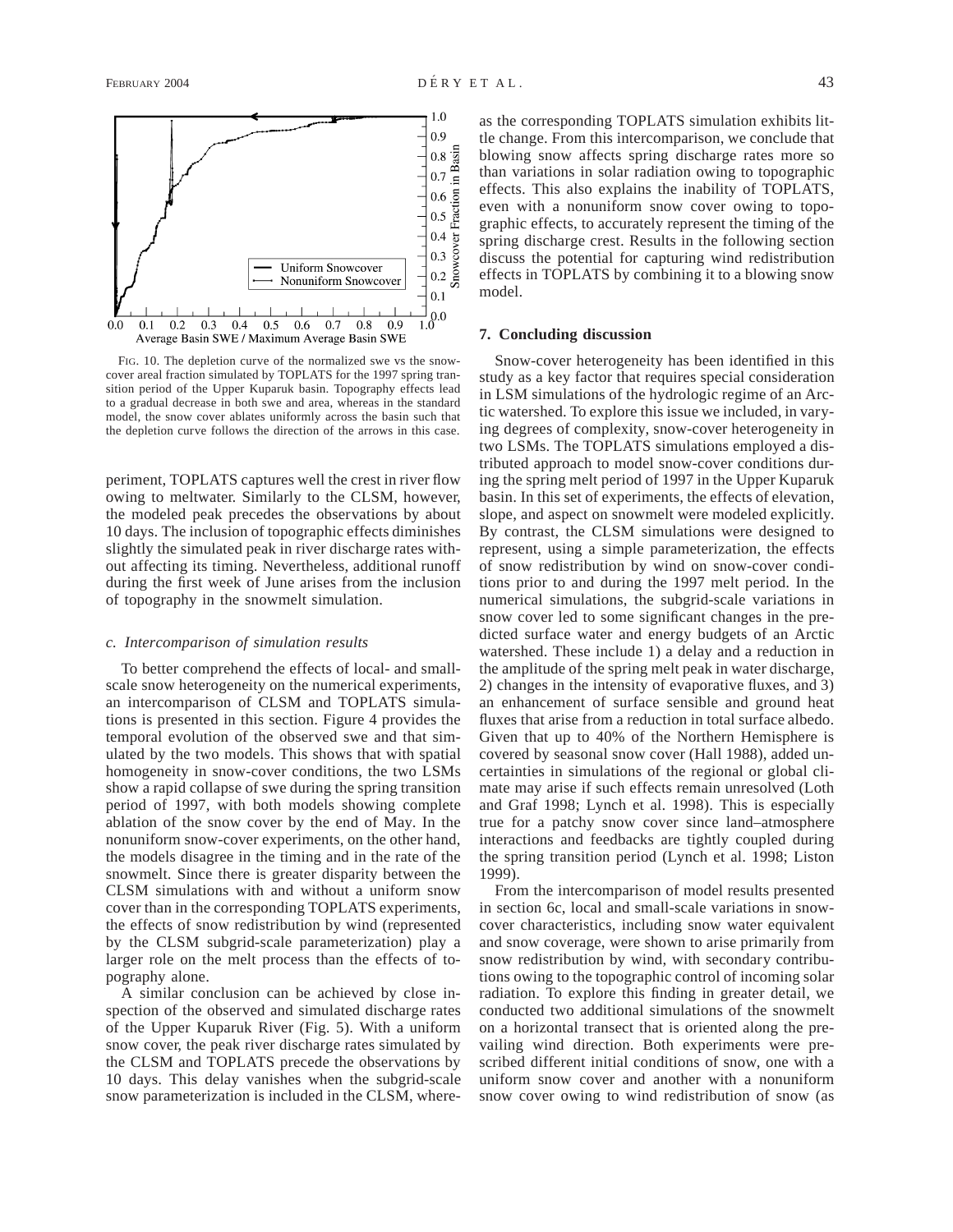

FIG. 11. The temporal evolution of swe along a south–north transect (shown in Fig. 8) in the Upper Kuparuk watershed during the 1997 spring transition period when wind redistribution, variations in air temperature, elevation and solar insolation as a function of slope, and aspect, are all considered in the TOPLATS simulation.

determined in the appendix). TOPLATS was then used to simulate snowmelt along this transect from 1 May to 30 June 1997, with the incoming solar radiation adjusted in both experiments according to local topographic effects.

Figure 11 demonstrates that snow persists over the transect, where it has accumulated into deep snowdrifts, until mid-June. Since the predominant winds are southerly, blowing snow generally enhances the effects of slope and aspect on snow retention during the spring melt of the Upper Kuparuk River basin. When only the effects of topography on incoming solar radiation are taken into account in the simulation, there is considerably less snow-cover heterogeneity at any one time than in the situation with wind redistribution. Since the deep snowdrifts arise on north-facing slopes, this implies that, for this particular case, the prescribed values of the new CLSM parameters represent the combined effects of slope, aspect, and wind redistribution on snow-cover evolution. The results from this supplemental experiment also confirm that blowing snow contributes more to snow-cover heterogeneity than the topographic effects on solar radiation in the Upper Kuparuk River basin.

Despite its simple formulation, the CLSM subgridscale snow-cover scheme has the caveat of introducing new free parameters that were calibrated to provide an improved representation of the hydrograph during the spring melt peak. Recall, for instance, that we prescribed  $p_{\text{shallow}} = 0.25$  and  $p_{\text{deep}} = 2.5$  (see the appendix). Despite this calibration, the new CLSM parameters can be constrained in several ways. For instance, the effects of elevation, slope, and aspect do not change from year to year (König and Sturm 1998). Thus, the TOPLATS experiments reveal the areas where melt is preferentially initiated each year as a result of topographic effects, irrespective of the amount of snow on the ground and of ambient atmospheric conditions. We would therefore expect the effects of orography to yield snow depletion curves with similar characteristics year after year. In addition to topographic effects, blowing snow events contribute to snow-cover heterogeneity in the Upper Kuparuk basin. Figures 12 and 13 demonstrate, however, that the annual frequency distributions of hourly wind speeds and directions vary only marginally at two field sites near the Upper Kuparuk basin over a period of 11 yr. At Toolik Lake, for instance, the observed winds are predominantly from the south-southeast (or  $175^{\circ}$ ), accounting on average for 48% of wintertime wind directions. The narrow range between the minimum and maximum values in each wind speed and wind direction bin over the 11-yr record suggests that only minor interannual variations occur in the local wind regime. Therefore, snow-cover patterns in the Upper Kuparuk will incur preferential distributions according to the effects of both the local topography and climate. The recurring nature of these features thus suggests that the new CLSM subgrid-scale snow parameters are unlikely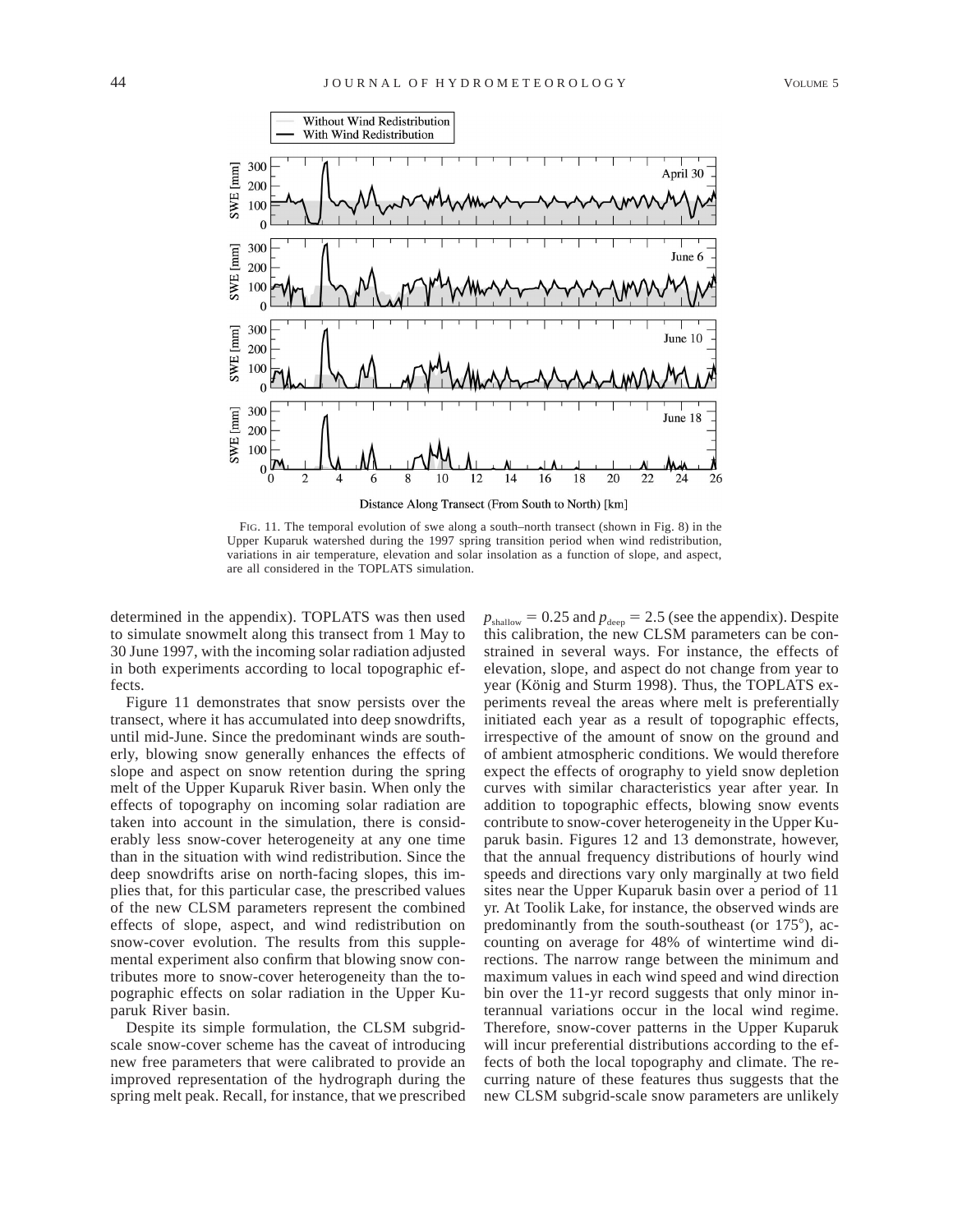

FIG. 12. The annual frequency distribution of hourly wind speeds for the period 1990–2000 at Imnavait Creek and Toolik Lake. The data exclude wind conditions during the warm season (Jun–Jul–Aug) of each year. The solid line depicts the 11-yr mean, while the dashed lines represent the range over that time period. There are data for 11 bins, each covering 2 m s<sup>-1</sup>, beginning at  $0-2$  m s<sup>-1</sup>.

to change in time for this watershed. The quantification of the free parameters required by the simple CLSM subgrid-scale snow scheme can therefore be achieved using distributed snow and blowing snow models. Thus it is envisioned that the coupling of TOPLATS with the PIEKTUK model (Déry et al. 1998) would provide a robust, physically based approach to determine the combined effects of wind redistribution and topography on snowmelt.

In other regions of the Arctic, however, the interannual frequency and intensity of winter storms may vary more in response to changes in the large-scale environment, thus affecting significantly the amount of snow being redistributed (Liston 1999). In such cases, therefore, the assimilation of remote sensing data of snow in the numerical simulations is a consideration. The benefits of assimilating satellite-derived soil moisture data in regional and global climate models have already been established (e.g., Walker and Houser 2001; Crow and Wood 2002). Space-borne instruments are also now able to provide global snow-cover data at high spatial and temporal resolutions. For instance, the Moderate Resolution Imaging Spectroradiometer (MODIS) instruments mounted on NASA's *Terra* and *Aqua* satellites provide a suite of snow-cover data at various spatial and temporal scales (Hall et al. 2002). Parameterizations using the normalized difference snow index (NDSI) based on MODIS multispectral radiance data have also been developed to obtain subpixel  $(<500$  m) values of the fractional snow coverage (Kaufman et al. 2002; Salomonson and Appel 2003). However, this approach does not provide the location covered by snow within a single grid cell, nor the swe contained in the snow cover. Since MODIS uses visible and infrared channels to detect the presence of snow, the persistence of low-level clouds in the Arctic during spring may also compromise its applicability. Other remote sensing data obtained from



FIG. 13. The annual frequency distribution of hourly wind directions for the period 1990–2000 at Imnavait Creek and Toolik Lake. The data exclude wind conditions during the warm season (Jun–Jul– Aug) of each year. The solid line depicts the 11-yr mean, while the dashed lines represent the range over that time period. There are data for 12 bins, each covering  $30^{\circ}$ , beginning from  $0^{\circ}$ – $30^{\circ}$  for winds from the north-northeast, with a clockwise progression thereafter.

microwave channels, such as those from RADARSAT, provide snow-cover data at very high resolutions (10 m), but the interpretation of these measurements depends highly on snow characteristics such as snow density, temperature, and wetness content (Rango et al. 2000).

Apart from the generalization of the subgrid-scale parameterization using remote sensing data such as MODIS snow products, model development will focus on ways that variations in incoming solar radiation owing to topographic slope and aspect may be parameterized in the CLSM. Furthermore, an investigation of snow and ice damming and their impacts on river discharge during the spring transition period will be conducted (see the appendix). This will provide the necessary information to parameterize these effects in the CLSM and TOPLATS. Finally, the PIEKTUK blowing snow model will be upgraded to a 3D model and coupled to TOPLATS for a comprehensive modeling framework to study snow processes in a distributed fashion in Arctic watersheds.

*Acknowledgments.* This project has been funded through support from National Science Foundation Grants OPP-008236 (E. F. Wood) and OPP-0002369 (M. Stieglitz). Additional funding through the National Aeronautics and Space Administration's Seasonal-to-Interannual Prediction Project Grants NCC 5-510 and NAG 5-9759, through National Science Foundation Biocomplexity Grant ATM0221835, and through a National Science Foundation grant from the Division of Environmental Biology (Arctic LTER Project) to M. Stieglitz. The authors express their gratitude to R. D. Koster, S. Mahanama, M. J. Suarez (NASA GSFC), and J. W. Walker (University of Melbourne) for their support in the operation of the CLSM. We sincerely thank D.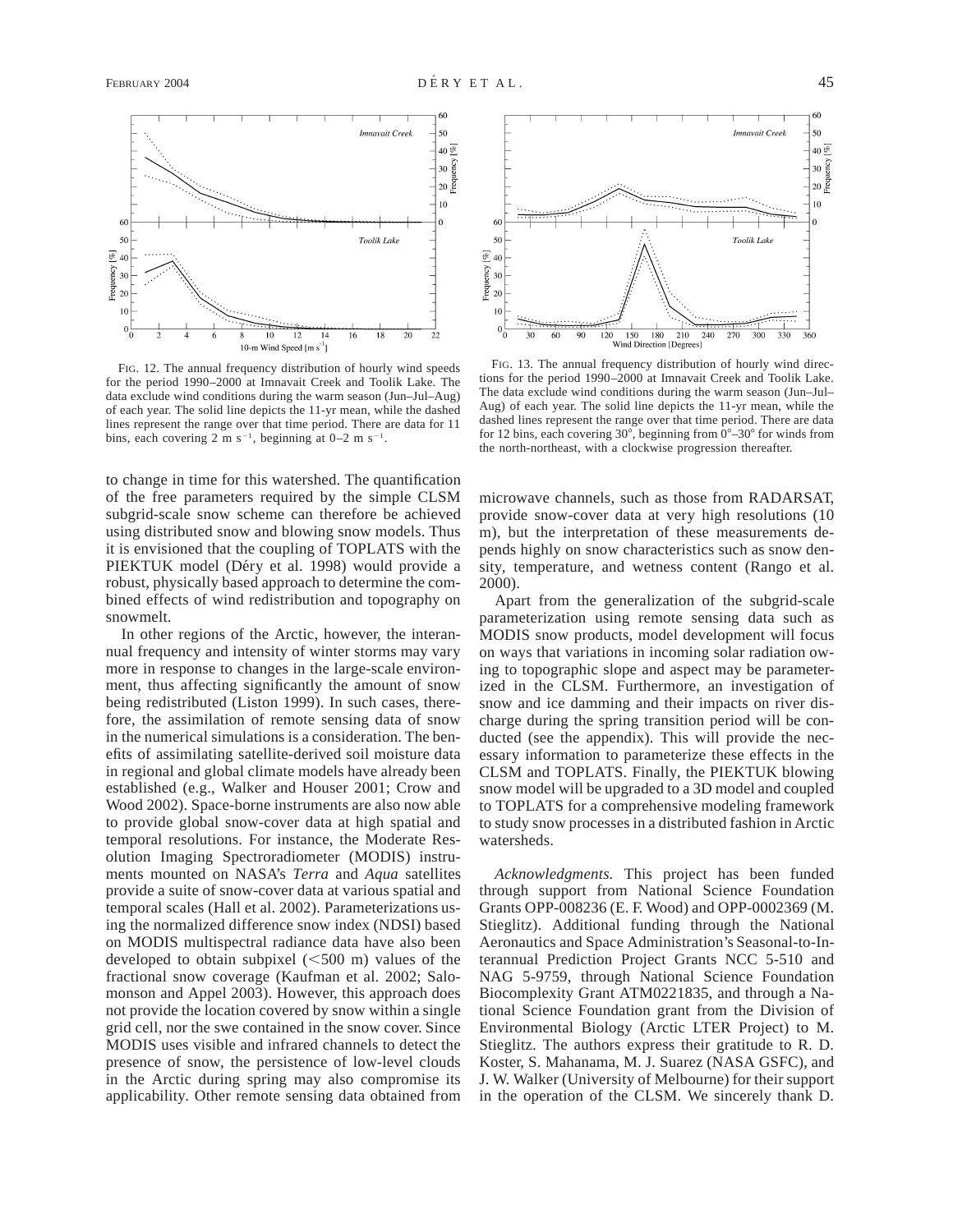

FIG. A1. The spatial distribution of elevation, as well as the end-of-winter snowdrift factor and swe predicted by the PIEKTUK blowing snow model, along a south–north transect (shown in Fig. 8) in the Upper Kuparuk basin during 1997.

L. Kane and L. D. Hinzman (University of Alaska, Fairbanks) for access to their comprehensive observational database for the North Slope of Alaska and J. Hobbie, G. R. Shaver, and J. M. Laundre (MBL, Woods Hole) for access to the Arctic LTER database. We are also grateful to Dr. G. W. Kling (University of Michigan) who provided us Fig. 1. Three anonymous reviewers and the editor (K. Mitchell) are thanked for their comments that helped strengthen the paper considerably.

# APPENDIX

#### **Derivation of Parameter Values for the CLSM Subgrid-Scale Snow Scheme**

To establish the end-of-winter spatial distribution of snow in the Upper Kuparuk River basin, a distributed blowing snow model entitled PIEKTUK (Déry and Taylor 1996; Déry et al. 1998) is applied along a horizontal transect. The application of PIEKTUK then allows the derivation of the four bulk variables that are required by the CLSM subgrid-scale snow parameterization. PIEKTUK integrates in space four advection–diffusion equations (with source and sink terms included) to solve four prognostic variables: the mixing ratio  $q_b$ (kg kg<sup>-1</sup>), total particle number concentration  $N(m^{-3})$  of blowing snow, the air temperature  $T(K)$ , and the water vapor mixing ratio  $q_{\nu}$ (kg kg<sup>-1</sup>). The model activates only in circumstances when a ''blowing snow event'' is detected from the ambient conditions. Following Déry and Yau (1999b), this is defined as any time when the surface is snow covered,  $T < 0^{\circ}$ C, and the wind speed  $U(m s^{-1})$ surpasses a certain threshold, estimated following Li and

Pomeroy (1997). The column-integrated snow mass transport rates  $(Q_t)$  are inferred from the vertical integration of the  $q_b \times U$  profiles (Déry and Yau 1999a). Spatial variations in  $Q_t$  are associated with changes in the local wind speed. The wind speed profile varies according to step changes in surface characteristics of topographic slope and curvature (Liston and Sturm 1998). Computation of the divergence of  $Q_t$  along the horizontal transect then provides the snow mass that locally accumulates or erodes on the Arctic landscape.

PIEKTUK is integrated on a 1D transect (see Fig. 8 for its exact location) along the prevailing wind direction for the 1996/97 winter period forced by the observed meteorological dataset. Figure A1 illustrates the elevation along this transect, beginning from the south end of the Upper Kuparuk basin and moving toward the north. This simulation shows that the prevailing southerly winds preferentially erode snow form south-facing slopes and ridge tops to deposit the mass further downstream onto north-facing slopes and in valleys (Fig. A1).

Also shown in Fig. A1 are the end-of-winter snowdrift factors for 1996/97 inferred from the PIEKTUK simulation. The snowdrift factor is defined here as the local snow accumulation (swe) divided by the mean accumulation for the entire transect. Thus, values  $\geq$  (<) 1 denote accumulation (erosion) areas (Luce et al. 1998). From the PIEKTUK simulation, we determine that 65% of the points along the transect are erosion (or deep snow cover) areas and the remaining 35% are accumulation (or shallow snow cover) areas. On average, about 2.2 times more swe is found in accumulation zones compared to erosion zones. After some tests with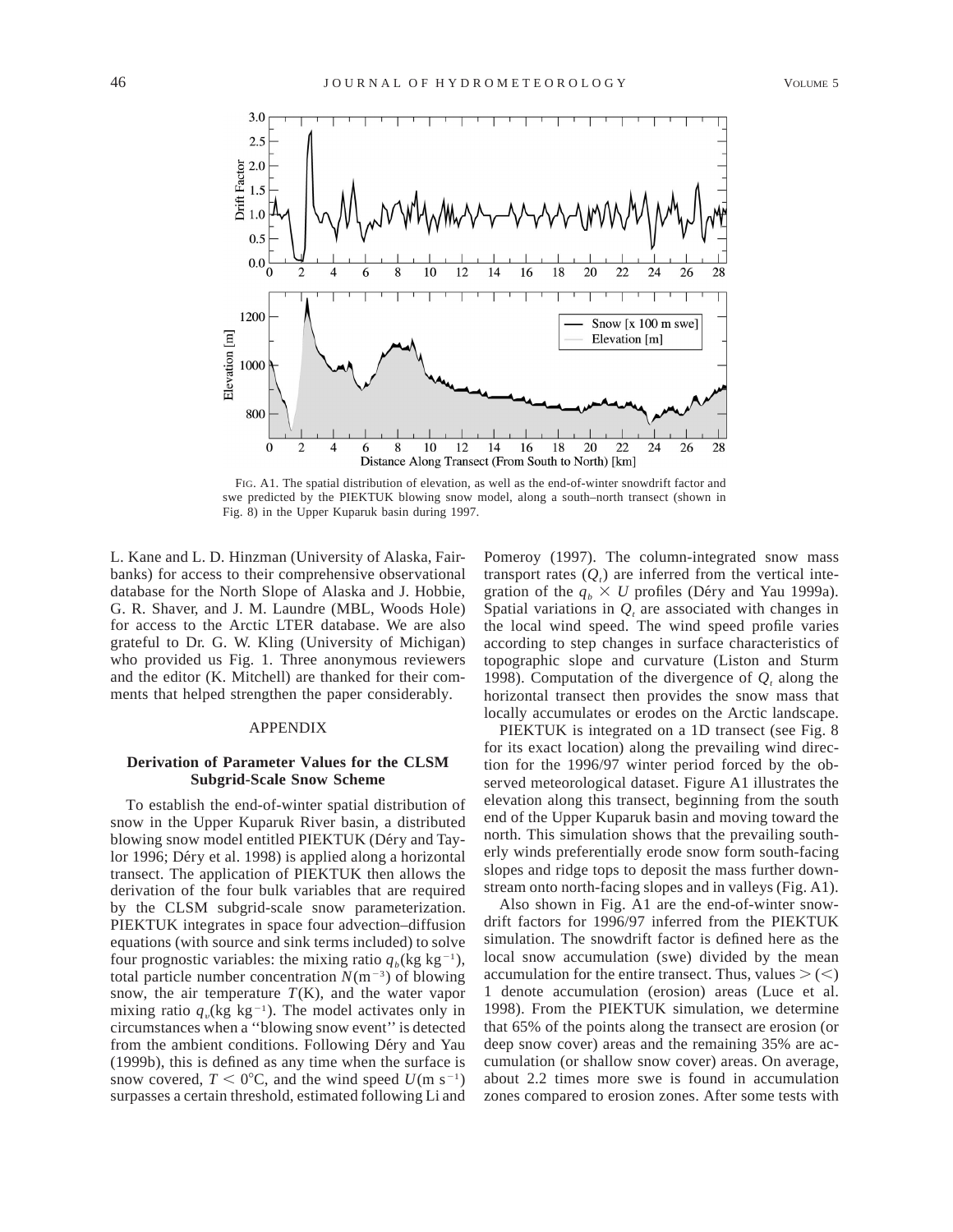the CLSM that include the subgrid-scale snow parameterization, we assigned  $A_{\text{shallow}} = 2/3$  and  $A_{\text{deep}} = 1/3$ . This nearly matches the values inferred from the PIEK-TUK simulation; however, we found it necessary to enhance the ratio of the deep to the shallow swe to 10 for an accurate representation of Upper Kuparuk River discharge rates. Thus the precipitation factors  $p_{\text{shallow}}$  and  $p_{\text{deep}}$  are assigned values of 0.25 and 2.5, respectively. The higher ratio of  $p_{\text{deep}}/p_{\text{shallow}}$  required in the CLSM subgrid-scale snow parameterization indicates that the model is underrepresenting snow damming of meltwater and river ice, both physical processes that often delay and modify the intensity of discharge rates of highlatitude rivers during the spring transition period (Zhang et al. 2000; Prowse and Ferrick 2002). Recalibration of the parameters may be required once these processes are resolved by the CLSM.

#### REFERENCES

- Anderson, E. A., 1973: National Weather Service River Forecast System—Snow Accumulation and Ablation Model. NOAA Tech. Memo. NWS Hydro-17, Silver Spring, MD, 217 pp.
- Beven, K. J., and M. J. Kirkby, 1979: A physically-based variable contributing area model of basin hydrology. *Hydrol. Sci. Bull.,* **24,** 43–69.
- Blöschl, G., R. Kirnbauer, and D. Gutknecht, 1991: Distributed snowmelt simulations in an apline catchment. 1. Model evaluation on the basis of snow cover pattern. *Water Resour. Res.,* **27,** 3171– 3179.
- Bowling, L. C., D. P. Lettenmaier, and B. V. Matheussen, 2000: Hydroclimatology of the Arctic Drainage Basin. *The Freshwater Budget of the Arctic Ocean,* E. L. Lewis et al., Eds., Nato Science Services, Vol. 2, Environmental Security, Vol. 7, Kluwer Academic, 57–90.
- Cohen, J., and D. Rind, 1991: The effect of snow cover on the climate. *J. Climate,* **4,** 689–706.
- Crow, W. T., and E. F. Wood, 2002: The value of coarse-scale soil moisture observations for regional surface energy balance modeling. *J. Hydrometeor.,* **3,** 467–482.
- Déry, S. J., and P. A. Taylor, 1996: Some aspects of the interaction of blowing snow with the atmospheric boundary layer. *Hydrol. Proc.,* **10,** 1345–1358.
- ——, and M. K. Yau, 1999a: A bulk blowing snow model. *Bound.- Layer Meteor.,* **93,** 237–251.
- $-$ , 1999b: A climatology of adverse winter-type weather events. *J. Geophys. Res.,* **104,** 16 657–16 672.
- ——, and ——, 2001a: Simulation of an Arctic ground blizzard using a coupled blowing snow–atmosphere model. *J. Hydrometeor.,* **2,** 579–598.
- ——, and ——, 2001b: Simulation of blowing snow in the Canadian Arctic using a double-moment model. *Bound.-Layer Meteor.,* **99,** 297–316.
- -, and M. Stieglitz, 2002: A note on surface humidity measurements in the cold Canadian environment. *Bound.-Layer Meteor.,* **102,** 471–479.
- and M. K. Yau, 2002: Large-scale mass balance impacts of blowing snow and surface sublimation. *J. Geophys. Res.,* **107**, 4679, doi:10.1029/2001JD001251.
- ——, P. A. Taylor, and J. Xiao, 1998: The thermodynamic effects of sublimating, blowing snow in the atmospheric boundary layer. *Bound.-Layer Meteor.,* **89,** 251–283.
- Ducharne, A., R. D. Koster, M. J. Suarez, M. Stieglitz, and P. Kumar, 2000: A catchment-based approach to modeling land surface processes in a general circulation model. 2. Parameter estimation and model demonstration. *J. Geophys. Res.,* **105,** 24 823–24 838.
- Ellis, A. W., and D. J. Leathers, 1998: The effects of a discontinuous snow cover on lower atmospheric temperature and energy flux patterns. *Geophys. Res. Lett.,* **25,** 2161–2164.
- Essery, R., L. Li, and J. Pomeroy, 1999: A distributed model of blowing snow over complex terrain. *Hydrol. Proc.,* **13,** 2423– 2438.
- Famiglietti, J. S., and E. F. Wood, 1994a: Multiscale modeling of spatially variable water and energy balance processes. *Water Resour. Res.,* **30,** 3061–3078.
- ——, and ——, 1994b: Application of multiscale water and energy balance models on a tallgrass prairie. *Water Resour. Res.,* **30,** 3079–3093.
- Gates, D. M., 1980: *Biophysical Ecology.* Springer-Verlag, 635 pp.
- Goodrich, L. E., 1982: The influence of snow cover on the ground thermal regime. *Can. Geotech. J.,* **24,** 421–432.
- Hall, D. K., 1988: Assessment of polar climate change using satellite technology. *Rev. Geophys.,* **26,** 26–39.
- G. A. Riggs, V. V. Salomonson, N. E. DiGirolamo, and K. J. Bayr, 2002: MODIS snow-cover products. *Remote Sens. Environ.,* **83,** 181–194.
- Hartmann, M. D., J. S. Baron, R. B. Lammers, D. W. Cline, L. E. Band, G. E. Liston, and C. Tague, 1999: Simulations of snow distribution and hydrology in a mountain basin. *Water Resour. Res.,* **35,** 1587–1603.
- Hinzman, L. D., and D. L. Kane, 1991: Snow hydrology of a headwater Arctic basin. 2. Conceptual analysis and computer modeling. *Water Resour. Res.,* **27,** 1111–1121.
- ——, and ——, 1992: Potential response of an Arctic watershed during a period of global warming. *J. Geophys. Res.,* **97,** 2811– 2820.
- ——, ——, R. E. Gieck, and K. R. Everett, 1991: Hydrologic and thermal-properties of the active layer in the Alaskan Arctic. *Cold Reg. Sci. Technol.,* **19,** 95–110.
- Jones, H. G., 1992: *Plants and Microclimate: A Quantitative Approach to Environmental Plant Physiology.* 2d ed. Cambridge University Press, 428 pp.
- Kane, D. L., and L. D. Hinzman, cited 2002: Climate data from the North Slope Hydrology Research project. University of Alaska, Fairbanks, Water and Environmental Research Center, Fairbanks, AK. [Available online at http://www.uaf.edu/water/projects/ NorthSlope/northslope.html.]
- ——, ——, C. S. Benson, and G. E. Liston, 1991: Snow hydrology of a headwater Arctic basin. 1. Physical measurements and process studies. *Water Resour. Res.,* **27,** 1099–1109.
- -, J. P. McNamara, Z. Zhang, and C. S. Benson, 2000: An overview of a nested watershed study in Arctic Alaska. *Nord. Hydrol.,* **31,** 245–266.
- ——, R. E. Gieck Jr., L. D. Hinzman, and E. K. Lilly, 2002: Meteorologic and hydrological data sets for the north slope of Alaska along the Kuparuk River watershed 1985–1997. Tech. Rep., Water Research Center, 52 pp. [Available from Water Research Center, Institute of Northern Engineering, University of Alaska, Fairbanks, Fairbanks, AK 99775-5860.]
- Kaufman, Y. J., R. G. Kleidman, D. K. Hall, J. V. Martins, and J. S. Barton, 2002: Remote sensing of subpixel snow cover using 0.66 and 2.1 <sup>m</sup>m channels. *Geophys. Res. Lett.,* **29**, 1781, doi: 10.1029/2001GL013580.
- König, M., and M. Sturm, 1998: Mapping snow distribution in the Alaskan Arctic using aerial photography and topographic relationships. *Water Resour. Res.,* **34,** 3471–3483.
- Koster, R. D., and M. J. Suarez, 1996: Energy and water balance calculations in the Mosaic LSM. NASA Tech. Memo. 104606, Vol. 9, 59 pp.
- -, A. Ducharne, M. Stieglitz, and P. Kumar, 2000: A catchment-based approach to modeling land surface processes in a general circulation model. 1. Model structure. *J. Geophys. Res.,* **105,** 24 809–24 822.
- Li, L., and J. W. Pomeroy, 1997: Estimates of threshold wind speeds for snow transport using meteorological data. *J. Appl. Meteor.,* **36,** 205–213.